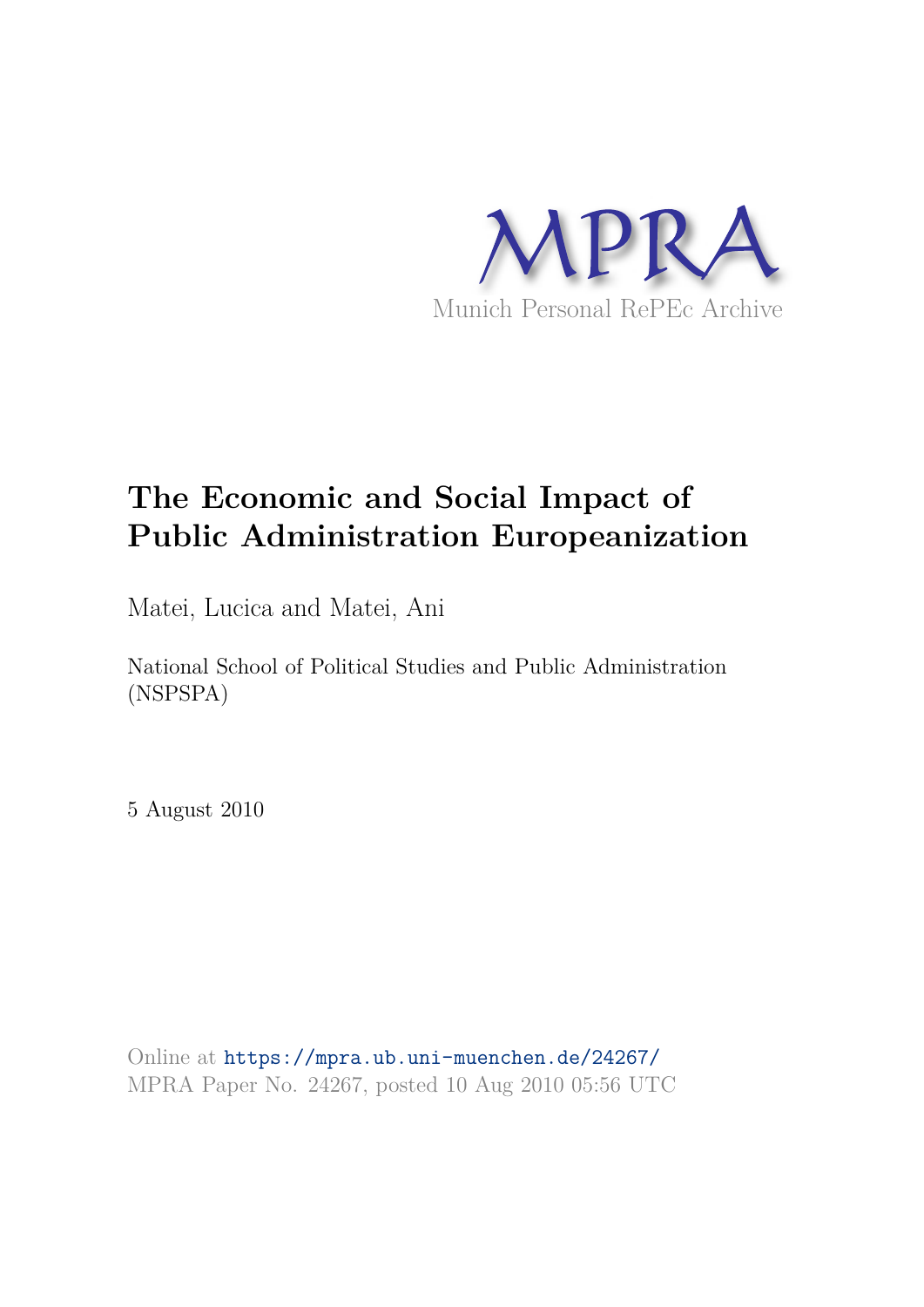## **A multidisciplinary doctoral research program in administrative sciences. The economic and social impact of public administration Europeanization**

Lucica Matei<sup>1</sup> ani Matei<sup>2</sup>

#### *Abstract*

 *In the current paper, we aim to formulate the objectives, contents and syllabus of a discipline that will approach the complex issue of evaluating the economic and social impact of public administration Europeanization in a methodological and educational way.* 

 *The research topic is new on one hand, determined by the behaviour novelty of EU against the Member States, which have a founding status, or new EU adhering countries (2007) and vice versa the behaviour of Member States towards the EU in different development stages, and on the other hand, the topic has outgrown the full age and started the biological maturity process with every EU enlargement stage.* 

 *The general directions and mechanisms supporting the above activity will be as follows:* 

- *Multidisciplinary approach of the Europeanization processes, describing the systemic mechanisms of development, adjustment and self-adjustment, specific for the convergence and dynamics of national public administrations.*
- *Evaluating the economic and social impact of national public administrations Europeanization by substantiating statistic models and relevant socio-economic indicators.*
- *Making operational a theoretical and empirical framework by means of significant analyses, methodologies and case studies for the topic approached.*

*We aim to evaluate the economic and social impact through:* 

- *Quantitative and qualitative indicators in view to determine the degree of administrative and economic convergence.*
- *Framework models of organisational analysis for Europeanization of representative institutions in national, central or local governments.*
- *Socio-economic indicators and models aimed at determining the costs of bureaucracy and correlating their trends with the economic performance.*
- *Statistic indicators concerning the influence of the meritocratic criteria in the civil service development on the economic growth and public sector performance.*

#### **I Argument**

-

Included relative recently on the agenda of researchers and experts, the Europeanization process involves behaviours, by which the values, regulations, EU rules and best practices are assumed and productively used within different social and temporal contexts.

 The spectrum of expressions of Europeanization is impressive: starting with Europeanization as a trans-national process (identification with "Western" norms, styles and behaviours inside Europe), continuing with Europeanization as institutional adjustment to EU requirements and getting to Europeanization as a counterweight to globalisation or even a specific strategy to solve the conflicts in the world. Among those, the approach of Europeanization as "institutional adaptation", particularly relevant to the case of public administration, has created several and often debated meanings of the Europeanization term.

 *Europeanization of public administrations*, as part of the general process of Europeanization, represents the result of interactions with systemic nature of those European

<sup>&</sup>lt;sup>1</sup> Prof. Dr., Faculty of Public Administration, National School of Political Studies and Public Administration, Bucharest, Romania

<sup>&</sup>lt;sup>2</sup> Prof. Dr., Faculty of Public Administration, National School of Political Studies and Public Administration, Bucharest, Romania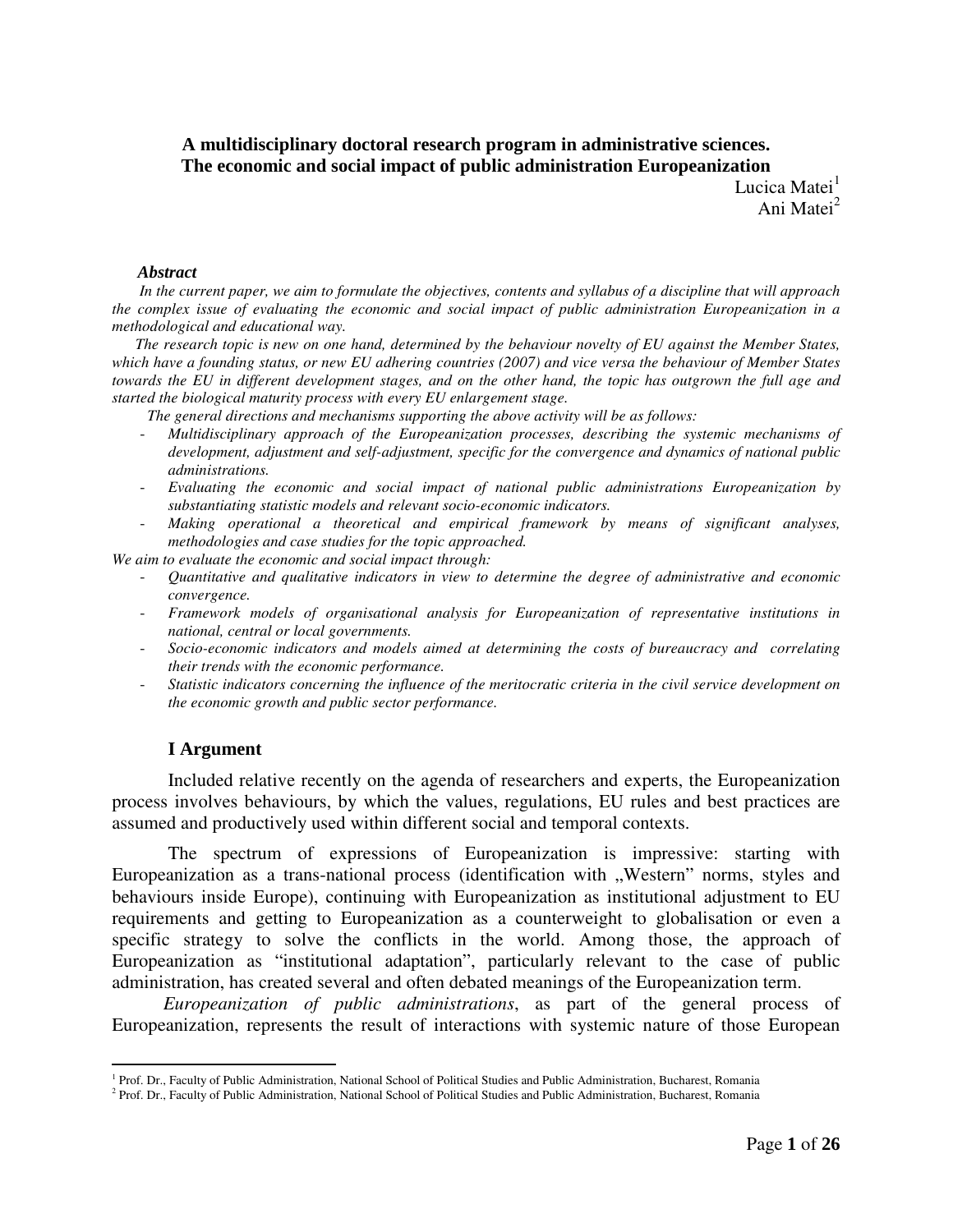policies aimed at reforming and developing the public sector. The background of such reforms lies in the need for socio-economic restructuring in Europe. The 7th Framework programme of the European Union in its Area 8.6.2. "Developing better indicators for policy" aims to support the development of the appropriate methods, including series of data and models in view to evaluate an aggregated impact of the public policies in the public sector.

 Therefore, a step towards the evaluation of the economic and social impact of public administration Europeanization is necessary and beneficial for the specialization in administrative sciences through doctoral studies.

 The development of a multidisciplinary curriculum for doctoral research in administrative sciences, specific for this area, in the context of the changes determined by the European integration and Europeanization, represents a priority on the researchers' scientific agenda. Various European or even American universities (Florence, Cambridge, Brighton, Jena, Leon, Twente or Cornell University) have included that topic in their themes of doctoral or research studies. The Faculty of Public Administration of the National School of Political Studies and Public Administration, Romania has developed and continues to develop such subjects in the framework of the doctoral school in administrative sciences.

Therefore the research program involves the evaluation, by means of adequate multidisciplinary socio-economic models and indicators, of the impact of Europeanization. Such an approach is very much in line with the general tendency within the EU for each public policy to emphasise also the mechanisms in order to evaluate the specific impact.

 Briefly, the core ideas of the research program derive, on the one hand, from the analysis of the current stage of knowledge in the area of Europeanization, with special emphasis on Europeanization of public administration and on the other hand, from the preoccupations of the European and national institutions and authorities to determine and get knowledge about the impact of their own policies, especially in the economic and social field.

## **II Theoretical framework in the field literature**

 The field literature approaches increasingly the topic of public administration Europeanization. Public administration Europeanization, as part of the general Europeanization process represents the result of systemic interactions of European policies, aimed at reforming and developing the public sector.

 Determined and decisively influenced by deepening the European integration, the Europeanization process of public administration influences the overall development of the public sector, including the economic aspects.

 The theoretical, analytical and empirical framework of the research program is grounded on the following considerations, building on theoretical literature, practice and previous empirical research:

# *1 st Consideration*

# *C1: Defining the Europeanization*

The diversity and differentiation of the contents of the Europeanization process result both from its multiple definitions (Bomberg and Peterson 2000; Buller and Gamble 2002, 4-24;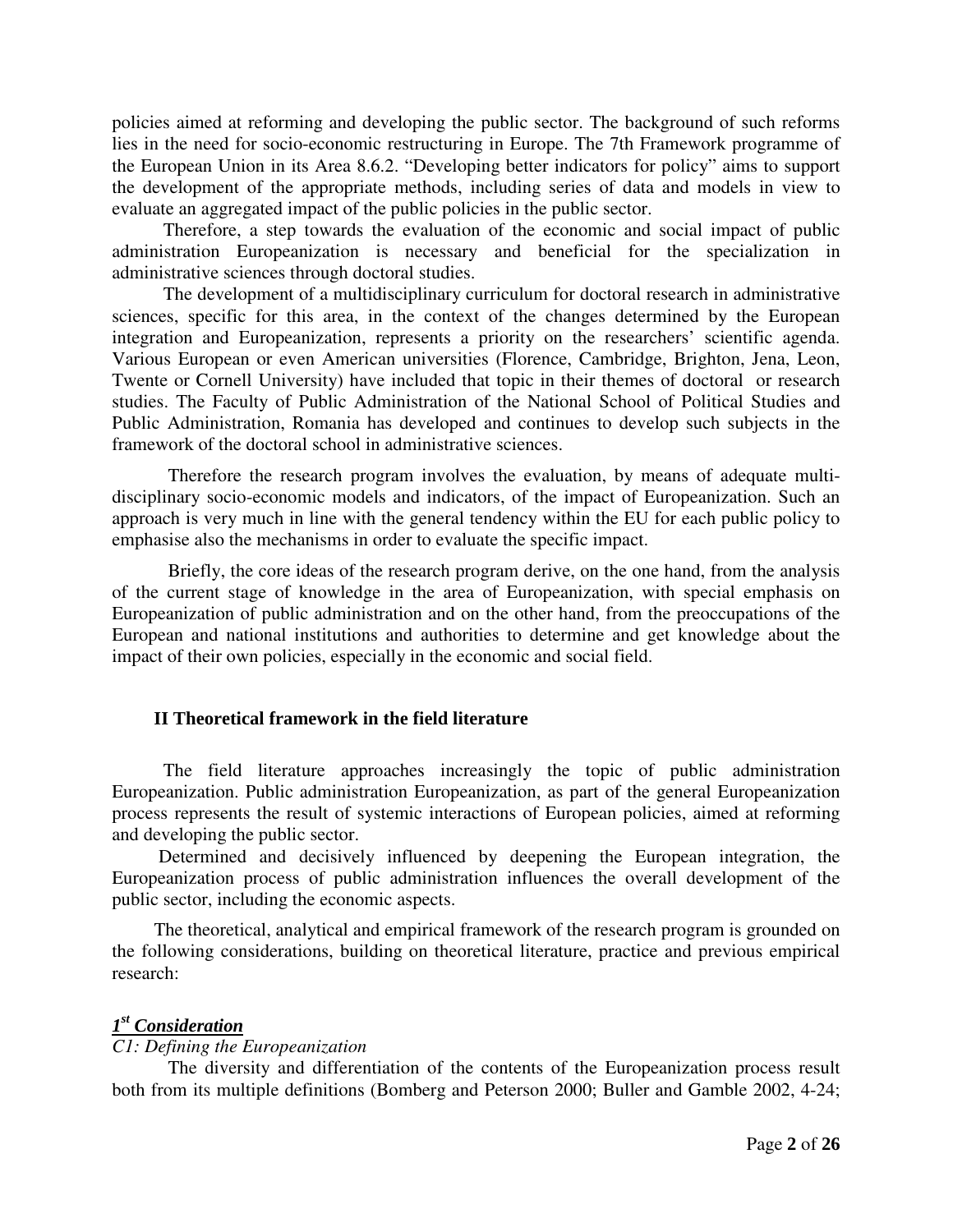Dyson 2002; Featherstone and Kazamias 2001; Goetz and Hix 2000; Olsen 2002) and from the different ways in which different authors have linked the Europeanization concept to other concepts and mechanisms (like convergence and harmonisation). By analysing from a progressive view, the Europeanization process has been defined as a *de jure* transfer of sovereignty to the EU (Lawton 1999), as a process through which important areas of the national policies become even more subject to the European decision-making process (Börzel 1999), or as "the development or expansion of competences at the European level and the impact of Community action on the member states" (Kassim 2002,139-161, Stevens 2002).

In this regard the different possible uses of Europeanization as put forward by Olsen (2002a, 921-52) are enlightening. Paraphrasing him, Olsen distinguishes between:

- 1) Europeanization as a *spatial concept*: Due to enlargement of the EU, the European political space has increased, not only to the new Member States but also to non-EU countries as a result of adaptation to accession requirements and/or cooperation schemes;
- 2) Europeanization as a *political unification project*: Europeanization as the degree to which Europe is becoming more unified and a stronger political entity;
- 3) Europeanization as the *development of institutions* at the supranational (EU) level;
- 4) Europeanization as *penetration by supranational institutions of national systems of governance*, to which these national systems respond differently.

Passing over all subtle differences, it can be shown that most authors generally focus on the last use of Europeanization:

- Europeanization *is an incremental process re-orienting* the direction and shape of politics to the degree that EC political and economic dynamics become part of the organizational logic of national politics and policy-making (Ladrech, 1994, 69-88, 2001);
- Europeanization is a *process by which important areas of national policies* become increasingly subject to the European decision-making process (Börzel, 1999, 573-96);
- Europeanization is a *set of processes* through which the EU political, social and economic dynamics become part of the logic of domestic discourse, identities, political structures and public policies (Radaelli, 2000);
- Europeanization is *an institutionalization process* by which organizational actors and institutions on the domestic level alter their conditions and policies in order to respond to supranational changes (Olsen, 2002).

Peters (1997) and Page (1998, 89-110) bring to debate the link between the Europeanization process and the general tendency in the administration to switch from the traditional model of government to the governance model where the authority is diffuse and the agencies are claiming a multiple role, especially in the public policy field.

The necessary framework for analysing the public administration's Europeanization is provided by Cowles, Caporaso and Risse's (2001) definition according to which the Europeanization, or better said its upward dimension concurs with the "occurrence and development at the European level of distinct governance structures, namely political, legal and social institutions associated to the idea of solving the political issues, finalising the interactions between actors and networks of policies specialised in creating authoritarian European rules".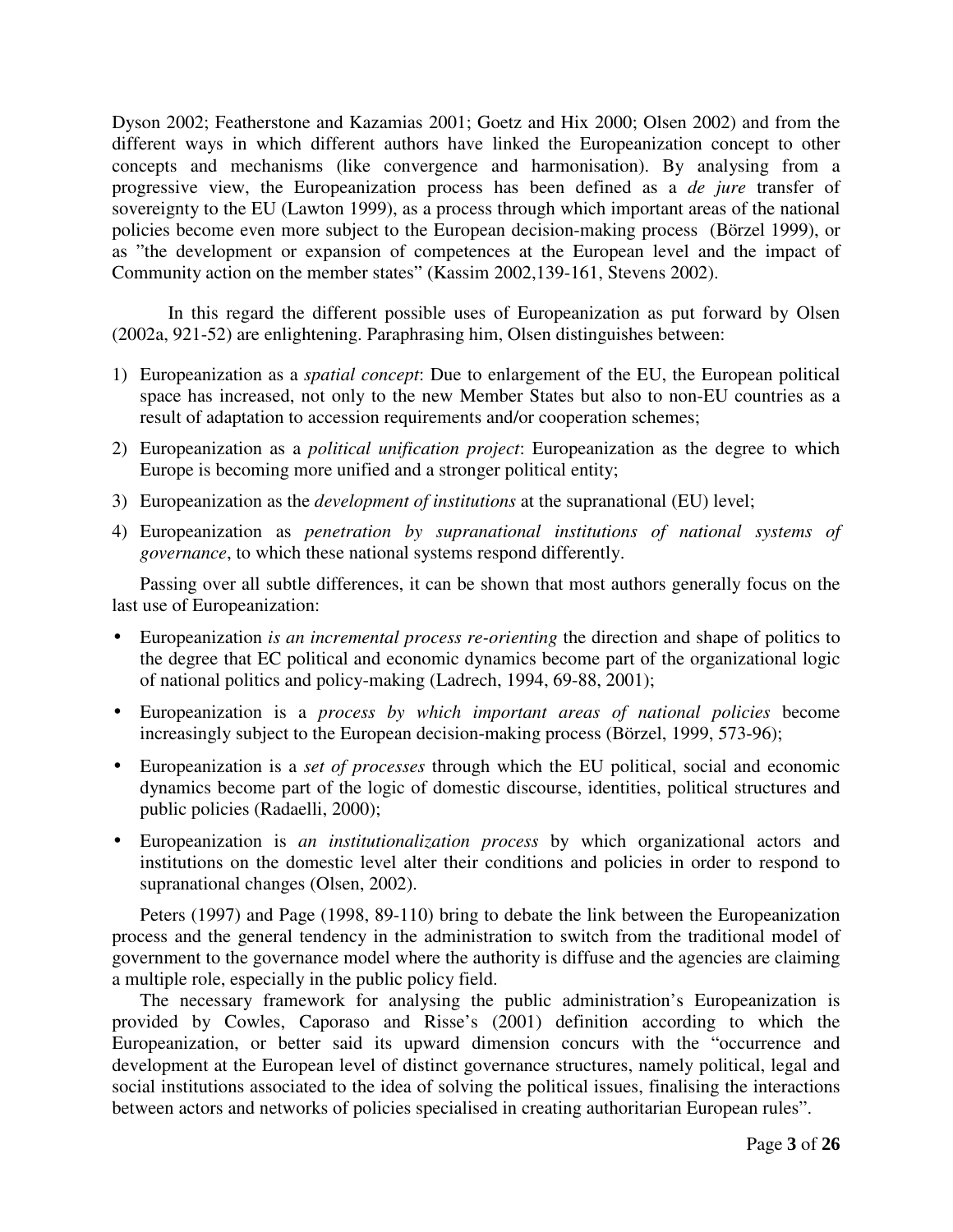# *2 nd Consideration*

*C2: Approaching Europeanization as a three dimensional process:* 

- $\triangleright$  top- bottom by which EU (as administrative body with its various ways of governance) influences the national, regional and local administrations, possibly leading to administrative convergence in Europe on those levels (Cowles, Caporaso and Risse 2001; Goetz and Hix 2000; George 2001; Featherstone and Radaelli 2003; Marks, Hooghe and Blank 1996, 341- 78). Among various examples we mention a relevant one, namely: increased use of action plans and benchmarking at national and regional level as result of using the open coordination method by EU;
- $\triangleright$  *bottom-up by which EU administration and governance are influenced by national* traditions and practices (Börzel 2002, 193-214, 2003; Bulmer and Burch 2001, 73-98; Radaelli 2004, 4). Also herewith, as eloquent examples we may emphasise the "French" legal-administrative model in order to approach the aspects of public budgeting that was incorporated in the 1950's within EU budgeting affairs or another example: the use of "German" model, Bundesbank, as model for the institutional construction of the European National Bank System.
- *horizontal* by which administrations and ways of governance are converging, partially as result of mimetic action in the context of system competition (Bomberg and Peterson 2000).

Those three dimensions, specific for Europeanization of national public administrations could be integrated, from a systemic perspective, within another modality of approach, which highlight two complementary sides of the Europeanization, distinguishing between *Europeanization by deepening,* endogenous to the EU system, equivalent with the mutual impact of the EU and Member States on their national orders and *Europeanization by enlargement*, which corresponds to contracting by the Candidate States of exogenous models of institutional and/or valuable change, including their adaptation to the candidates' national orders.

 Within the Europeanization literature the main focus has been on the way national responses and adaptations take place and which factors play a part in that process. Originally, the (firstgeneration) literature focused on domestic responses taken the supranational institutions as given. This approach can be labelled the "top-down"-approach or "downloading". The seminal work is by Börzel (1999), who emphasized the costs of adapting to EU policies. The idea here is that adaptation will be less costly if the national institutions and policies are already largely similar to the ones imposed by the supranational level ("goodness of fit"). It was later recognised that it is then in the Member States' interests to make sure their preferences are taken into account when the supranational rules are decided upon, resulting in a "bottom-up" approach or "uploading".

 Following several authors (Knill & Lehmkuhl 1999; Radaelli 2000; Dyson 2000, 897-914; Schmidt 2002, 168-193; Börzel & Risse 2000, 3) it is possible to distinguish various types of responses at the domestic level:

• *suprimation* (changes away from the Community rules);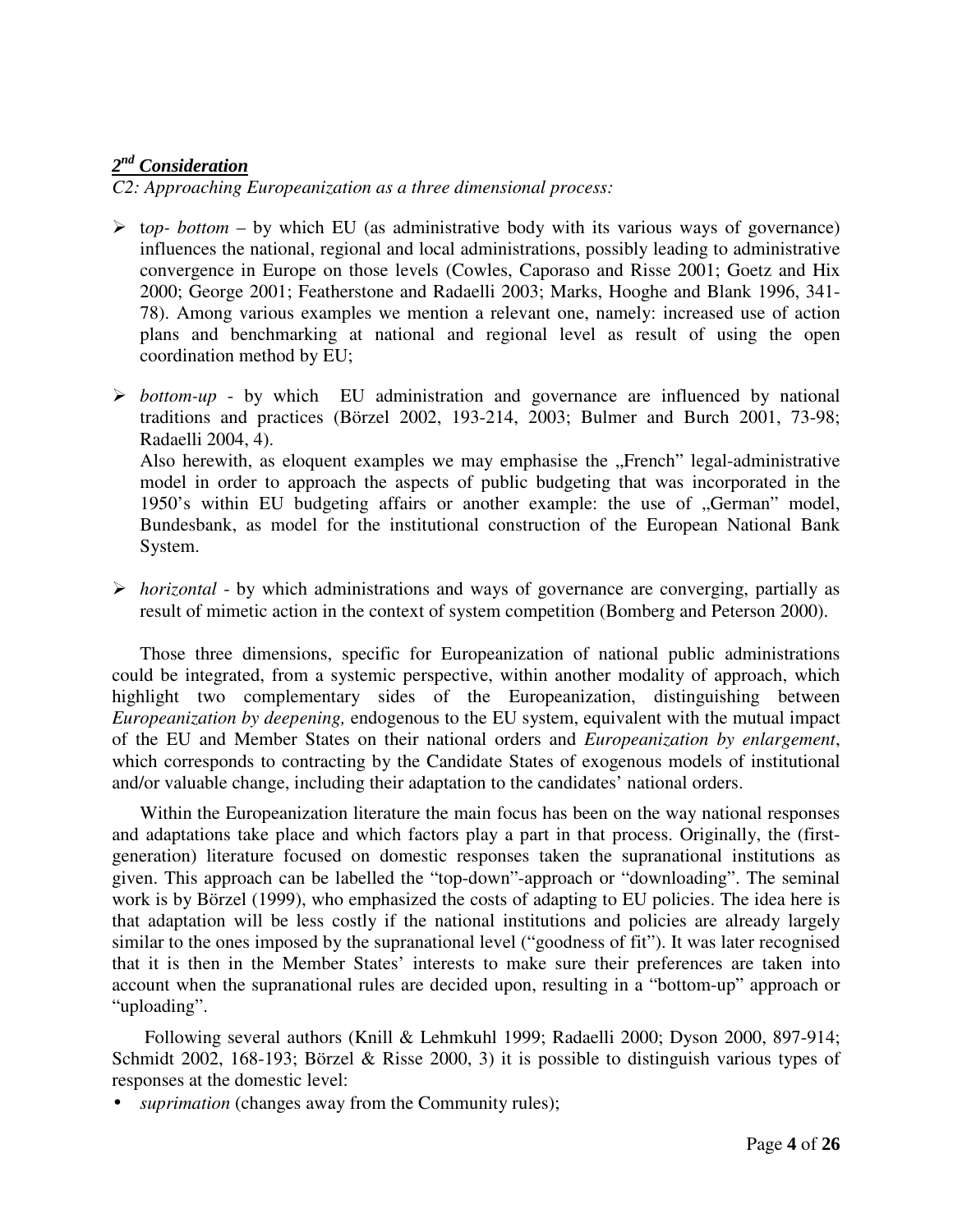- *retrenchment* (uploading of national preferences aiming at changes at supranational level rather than making changes on the domestic level);
- *inertia* (no response at all);
- *absorption* (slight changes in the direction of the supranational rules);
- *accommodation* (moderate changes);
- *transformation* (major changes).

 The type of response depends not only upon the goodness of fit, but also on the level of adaptational pressure. Knill & Lehmkuhl (1999) argued that each Member State knows several *types of positive, negative or framework integration* – defined in connection with the existence (or lack thereof) of a European model which generates and/or channels changes in the belief or expectations' level of the internal actors (Pinder 1968, Bulmer and Radaelli 2004).

 Finally, Europeanization should not be confused with other concepts such as convergence, harmonization, integration and policy making. Howell (2004) argued that "conceptually, there are differences between Europeanization and European integration but there is a dialogic and dialectical process between the two that is seamless". Europeanization is a process, while convergence represents a possible result of that process. Harmonisation reduces the diversity of regulations, offering a certain action model. Europeanization is not equivalent to political integration. Political integration provides the framework for the occurrence and development of Europeanization.

 Within the framework of the our research paper, Europeanization will be considered as *a complex process of multidirectional osmosis of the social, political, economic and cultural values and rules in the European public administrative space.*

# *3 rd Consideration*

# *C3: The Europeanization's effects on the states' level*

- *The effect of Europeanization on national public administrations is often considered as a process of institutional chang*e, scientifically supported by *rational choice* and the *sociological institutionalism.* Complementary and in line with those approaches, we should mention also other two main theoretical directions: *dependence on resources* that points to the European system of governance as a system of political opportunity that change the distribution of power resources among the national actors, and *institutional adaptation* – in which the national actors adopt and internalize new rules and practices.
- - *Europeanization has been felt at both institutional level and attitude or behaviour level*. In the theory and practice of the European construction there are less contributions, determining the need to prove scientifically *a recovery process of the social dimension of Europeanization of public administrations.*
- *The interaction between the degree of administrative rationalization, the ratios of economic growth and the performance of social – economic development* represent a research area, which has so far been insufficiently approached. In essence, the research program aims to determine the economic impact of the quality of bureaucracy in national administrations, whose structures, by administrative convergence and dynamics, become more or less similar to the European administrative structures. At the same time, the correlations between the models of administrative, economic, social and territorial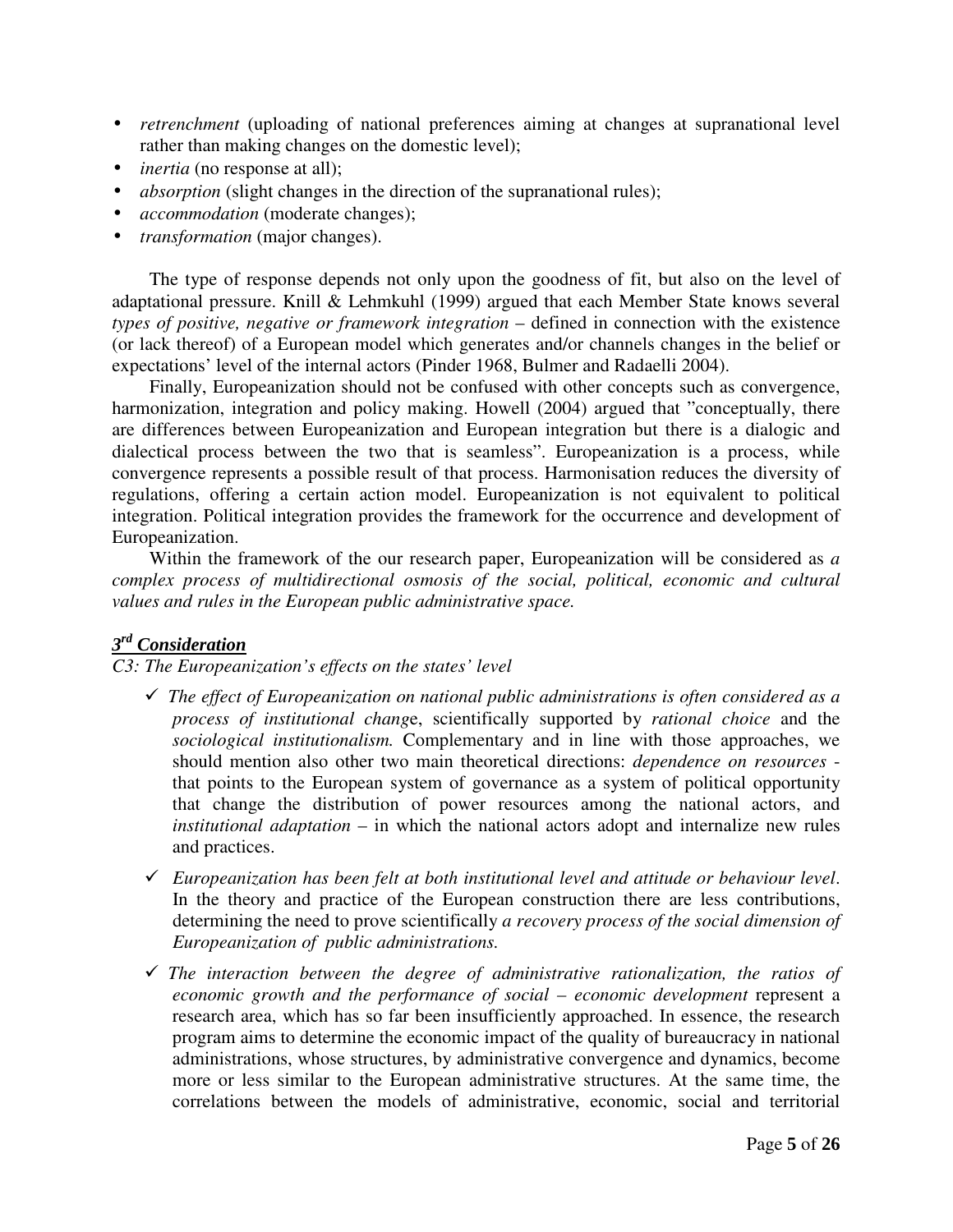convergence represent open subjects, gaining special significations in the context of Europeanization.

- *Conceiving and describing quantitative and/or qualitative social and economic indicators, relevant to evaluate the impact of various public policies.* Such an approach has become reality, supported and promoted both by the academic and research environments and institutions with tasks in implementing those policies. Recent examples include those aiming to model the impact of the Structural Funds or regional economies, using HERMIN econometric model (Bradley, Modesto et al., 1995), the models for measuring the administrative costs (SCM), the cumulative multiplier of employment, etc. Another method used for studying the impact is the input-output model designed for local development (Matei, 2007, 39-49; Matei et al., 2010, 123-137; McNicoll and Baird, 1980), for inter-regional economic development (Cardenẫso and Oosterhaven, 2010) or for the effects of the European funds in Romania's regions (Bonfiglio, 2005).

#### **III The current research development situation in the field**

 The current situation of the research on Europeanization emphasise *the interest towards studying the Europeanization process.* Dyson (2002, 3) explained that "Europeanization remains a relatively new theoretical interest and has produced more questions than answers".

 If in the 1970s the "Europeanization phenomenon" studies (Wallace, Pollack and Young 2010, 37) were in an incipient stage, focused on the issue of the EU Members' influence upon the national political institutions and upon the public policies (Wallace 1973), two decades later they are on the researchers' agendas, which can be seen on one had in their content diversity and differentiation (*economic* – from the influence upon the public policies to the single market institutionalising with its huge specific volume of directives, norms, regulations, jurisprudence *legal*, to the common European economic aspects, *social* – labour market reform and pension systems' change, etc.), and on the other hand the large number of studies and researches on Europeanization.

 The interest towards studying the Europeanization process has become visible in the last decades. The middle of the 90s is characterised by the focus of the Europeanization process research on the impact upon the national level: the Europeanization of national policies, legislation (Kalestrup, 2006, 65-89), of the national political systems (van Esch, 2006, 121-124), the influence of Brussels' activities upon the decisional process on a national level (Andersen and Eliassen 1993); and the impact analysis of the European environmental policies on domestic regulatory regimes from a cross-country perspective (Heritier, Knill and Mingers 1996).

 In the period 1996 – 2004 over 2000 significant articles about Europeanization were identified by Featherstone (2003, 3-26), see Figure 1. Featherstone has also identified, after monitoring over 116 academic journals, the subject of Europeanization in articles, specifically: 33% deal with issues of public policies, 17% with international relations and 13 with political parties.

 As seen in Figure 2, the Europeanization process includes several other areas of social life, such as those of governance, culture, national administration or civil society.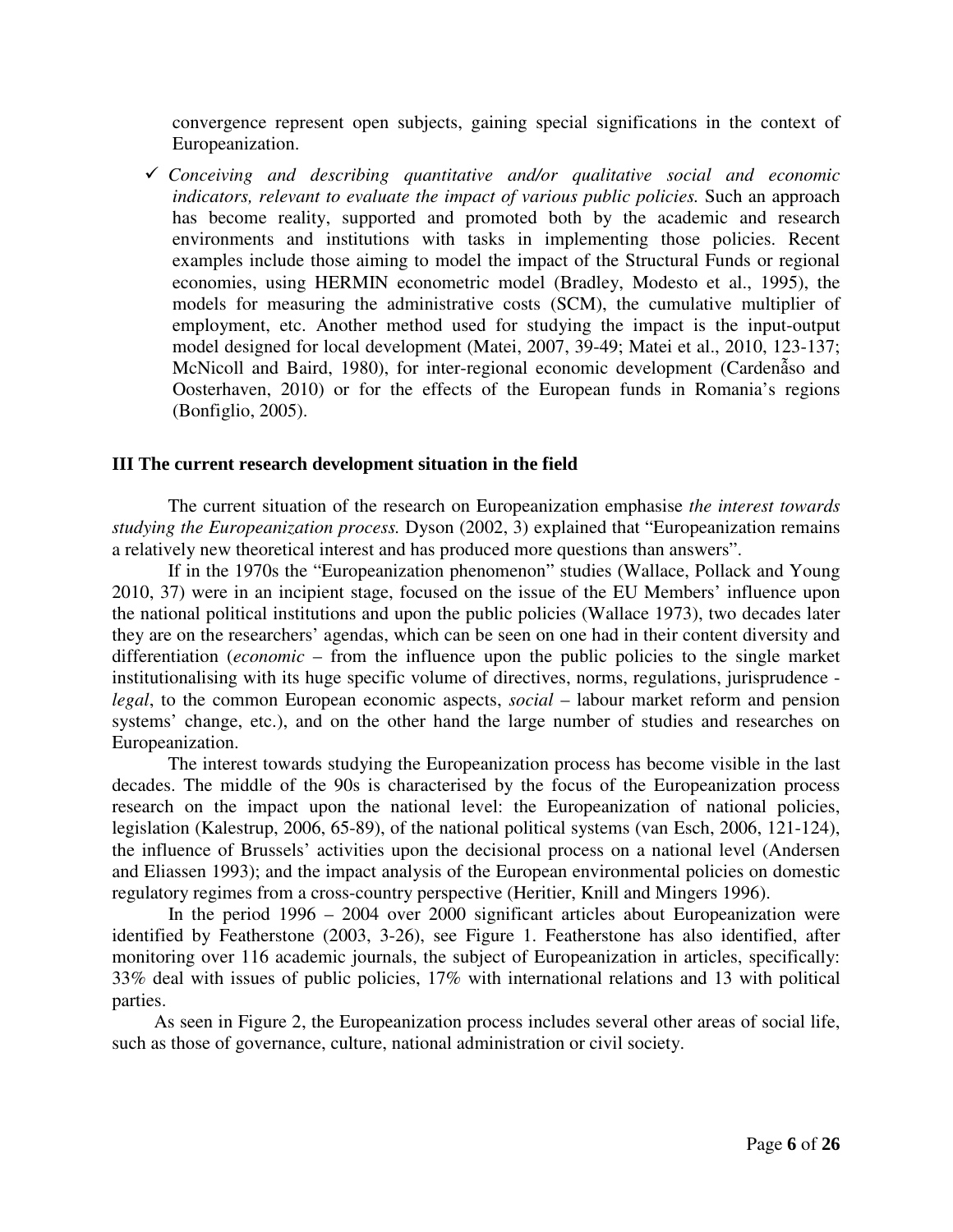

Fig.1. Number of relevant articles about Europeanization [Featherstone (2003:6), adapted]



Fig.2. Subject of the articles relevant to Europeanization [Featherstone (2003), adapted]

 Going further with the above analysis, Radaelli (2003, 37) aims at answering two questions, namely: what is being Europeanised and to what extent? Building on the analysis by Featherstone and Radaelli (2003), had identified several Europeanization areas, of which public administration is one and the mechanisms of Europeanization, referring to inertia, absorption, transformation and resistance.

 In line with the questions looking for answers in the scientific research, we cannot help but wonder: what does the Europeanization process involve and what are its effects? Or, is the Europeanization a product of those who know how to manage more processes on a EU level, located on the level of the system's macro-dynamics?

 For this period, centred on the last decade, the theoretical and empirical studies are focusing on the role and interaction of different actors, both European (European Commission, European Parliament, European Court of Justice, Committee of the Regions, etc.) and national (governments, interest groups, regions) in order to develop the European policies. *The Europeanization is an independent variable with an impact upon the national processes, policies and institutions.* 

In the mentioned period of time, certain Europeanization approaches were underlined, having as foundation the rational choice approach and the approach of *sociological institutionalism* have led to considering the effect of Europeanization of the national public administrations as a *process of institutional change.*

## **IV Research-design**

#### **IV.1 The research objectives**

#### *Objective I*

O1: The research program *aims at a multidisciplinary approach of the Europeanization process of public administrations and at describing the systemic mechanisms of development, adjustment and self-adjustment specific for the convergence and dynamics of national public administrations.*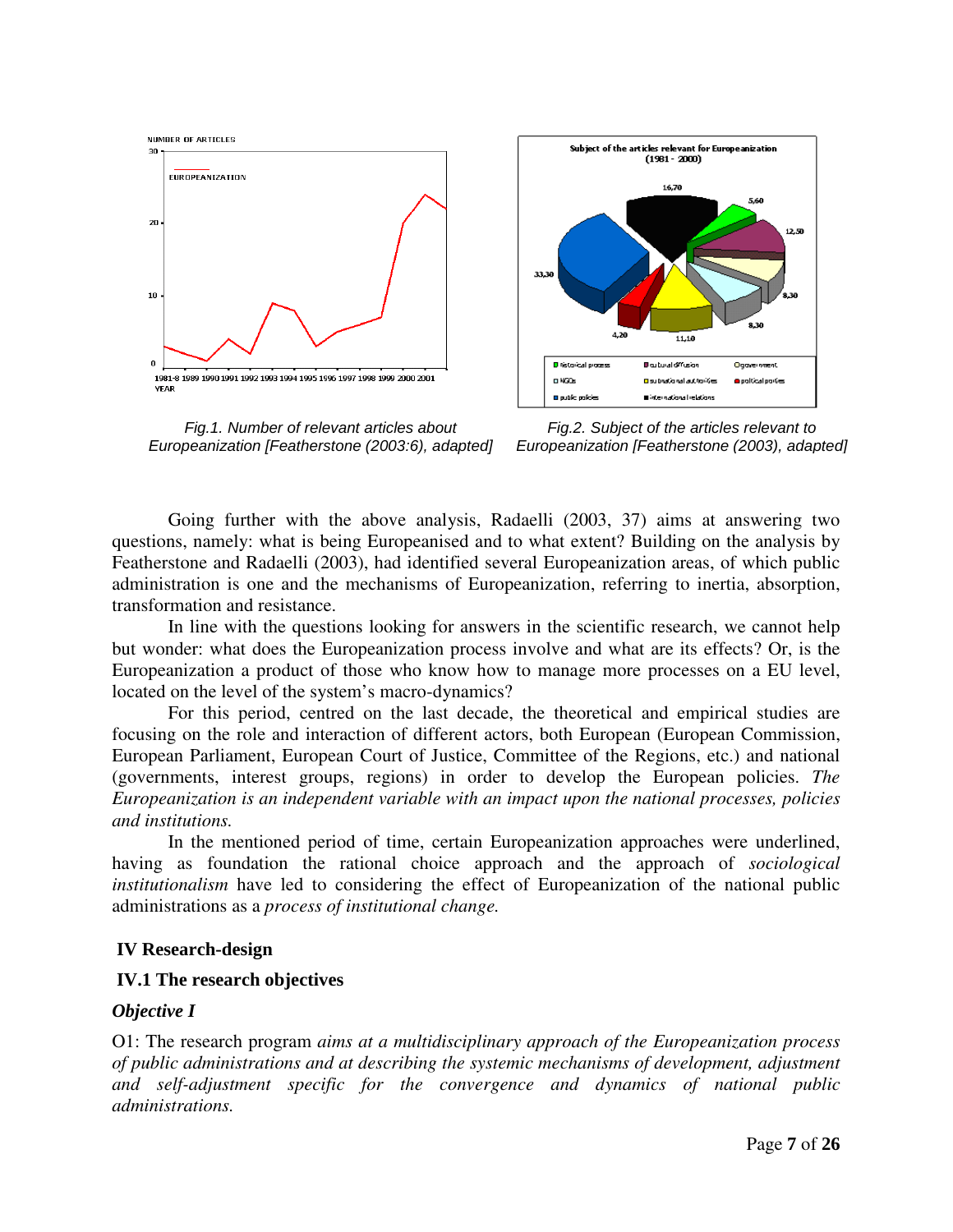The reality of the European construction determines an approach of Europeanization of public administration as a process structured on three levels:

- *the European level* referring concretely to the development of a distinct governance system, a new set of interacting structures and processes;
- *the national level* comprising the national administrations, subject to a continuous process of transformation with different speeds and intensities related to their own history and traditions, level of economic and social development etc.
- *the regional (infra-European) level*, whose contents is determined, on one hand by the relative distinct trajectories of social, economic, cultural development of various regions, infra-national and border confluence, as well as on the other hand by the European regional development policies;

The presence of mechanisms specific to Europeanization of public administrations, such as administrative convergence and dynamics, as well as some standards deriving from the principles of the European Administrative Space (EAS) determines the multidisciplinary nature of the research program.

The scientific framework of this objective will be provided by *the systemic analysis of Europeanization.* In this context, the European administration or better said the *European system of public administration (ESPA)*, as a result of Europeanization, will be structured as a dynamic, open system, with a mixed hierarchic architecture, whose mechanisms of adjustment and selfadjustment are continuously developing, related to the thoroughness and extension of the Europeanization process of national public administrations.

Similar with the Europeanization process, the architecture of the European public administration system will contain a structure with three layers, corresponding to three subsystems: European, regional and national, for which we shall determine intra and intersystem connections, with different intensities and complex multidisciplinary contents. Taking into consideration the perspective of developing social cybernetic systems, as well as the finality of the proposed research program, ESPA will be a *learning* system, more complex than the cybernetic systems as it will contain a *strip of policies.* 

Therefore, in the proposed theoretical context, self-adjustment will result from the synergy of the legal, institutional, social, political, economic or cultural mechanisms, specific to each element, respectively level of the system.

## *Objective II*

O2: *Evaluating the economic and social impact of the Europeanization process of national public administrations by providing models and relevant socio-economic indicators.* 

The evaluation of the economic and social impact will be approached from a double perspective:

- i. as part of the systemic self-adjustment process for different subsystems, above –emphasised, with special focus on the national one, for which will be provided comparative economic and social values relevant for its objectives, in qualitative and quantitative expressions;
- ii. as fundament of the interaction of the public administration systems with other subsystems in society, especially the economic and social ones. Thus, the evaluation of the economic and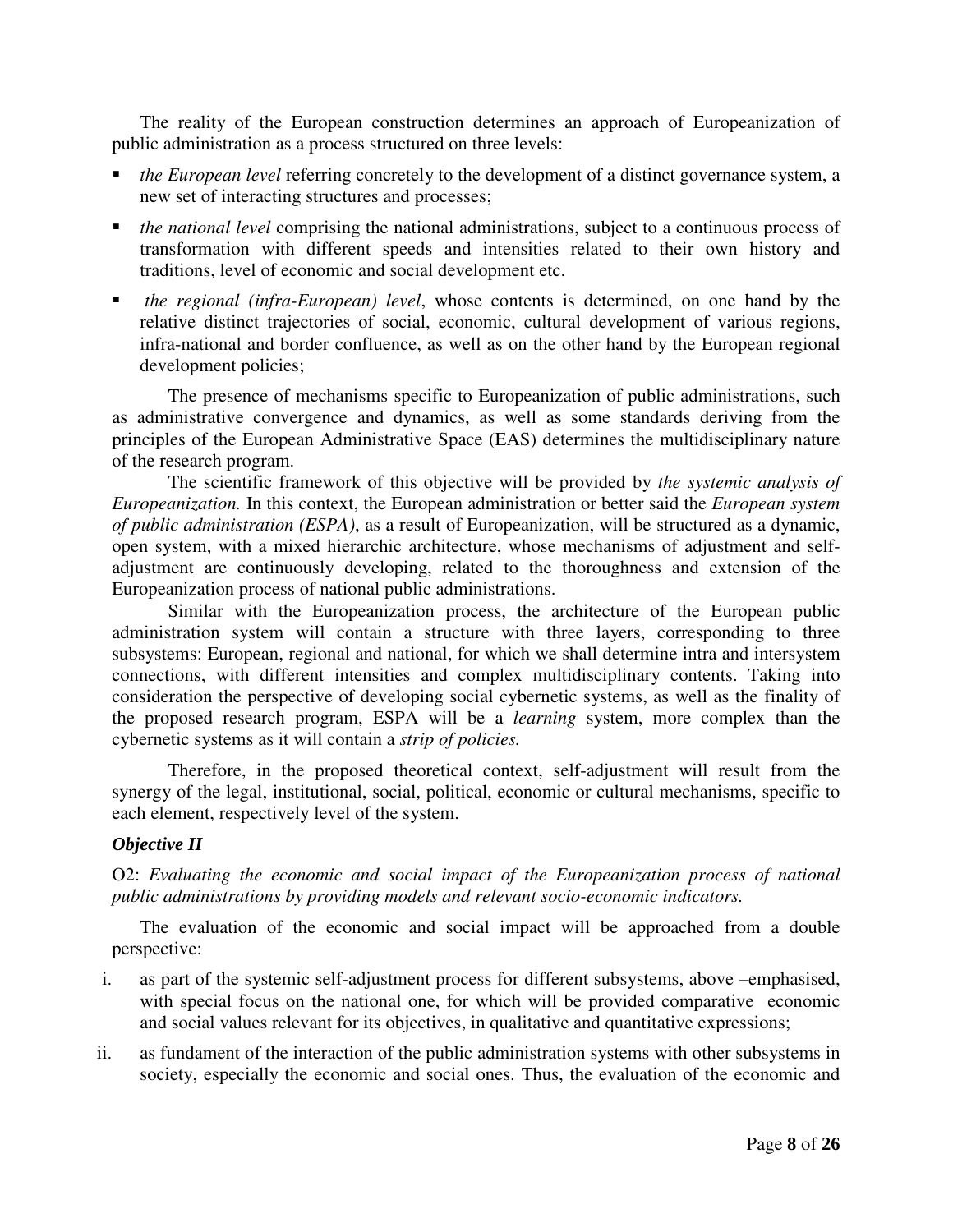social impact of Europeanization of public administration will integrate within a global social process of self-adjustment at national, regional or European level.

Corresponding to those two perspectives of approach we shall be able to define and evaluate an *endogenous impact* – described especially by effectiveness and performance, own to public administration systems – and an *exogenous impact* – described by the developments on economic and/or social level due to the transformations, determined by the Europeanization process in national public administrations.

The *economic and social impact of Europeanization of national public administrations* will be assessed through:

- quantitative and qualitative indicators in order to determine the degree of administrative and economic convergence;
- framework models for organisational analysis of Europeanization of representative institutions in national, central or local public administrations;
- indicators and socio-economic models in order to determine the costs of bureaucracy and to correlate their trends with economic performance;
- statistical indicators concerning the influence of meritocratic criteria in the civil service development on economic growth and public sector performance.

## *Objective III*

O3: *Operationalizing the theoretical and empirical framework, achieved by analyses, methodologies and case studies, significant for the approached topics.* 

The theoretical and empirical framework comprising the systemic model of Europeanization of national public administrations as well as self-adjustment mechanisms transposed in statistical models and socio-economic indicators aimed to quantify the economic and social impact in a qualitative and quantitative manner could be operational under the conditions of achieving and presenting analyses and methodologies for application as well as case studies relevant for the finality of the research program.

Consequently, within the project activities, each model or indicator will be accompanied by a specific methodology that will indicate the concrete area of application, the manner to create the data bases as well as to process and aggregate them. The methodology will contain also the modalities to interpret and use the outcomes of the research program.

## **IV.2 The research progress for the three objectives**

Within the context of this research program, the *Europeanization will be interpreted as a complex process, of multi-directional osmosis of social, political, economic and cultural values, practices and norms, inside the European space of public administration.* 

A critical analysis of the above-presented contributions and of the Europeanization literature at large emphasises some important conclusions for the approach used in the research program:

*Hypothesis 1*: The Europeanization process generally has been approached in a sectoral manner especially on the background of the political changes brought by European integration;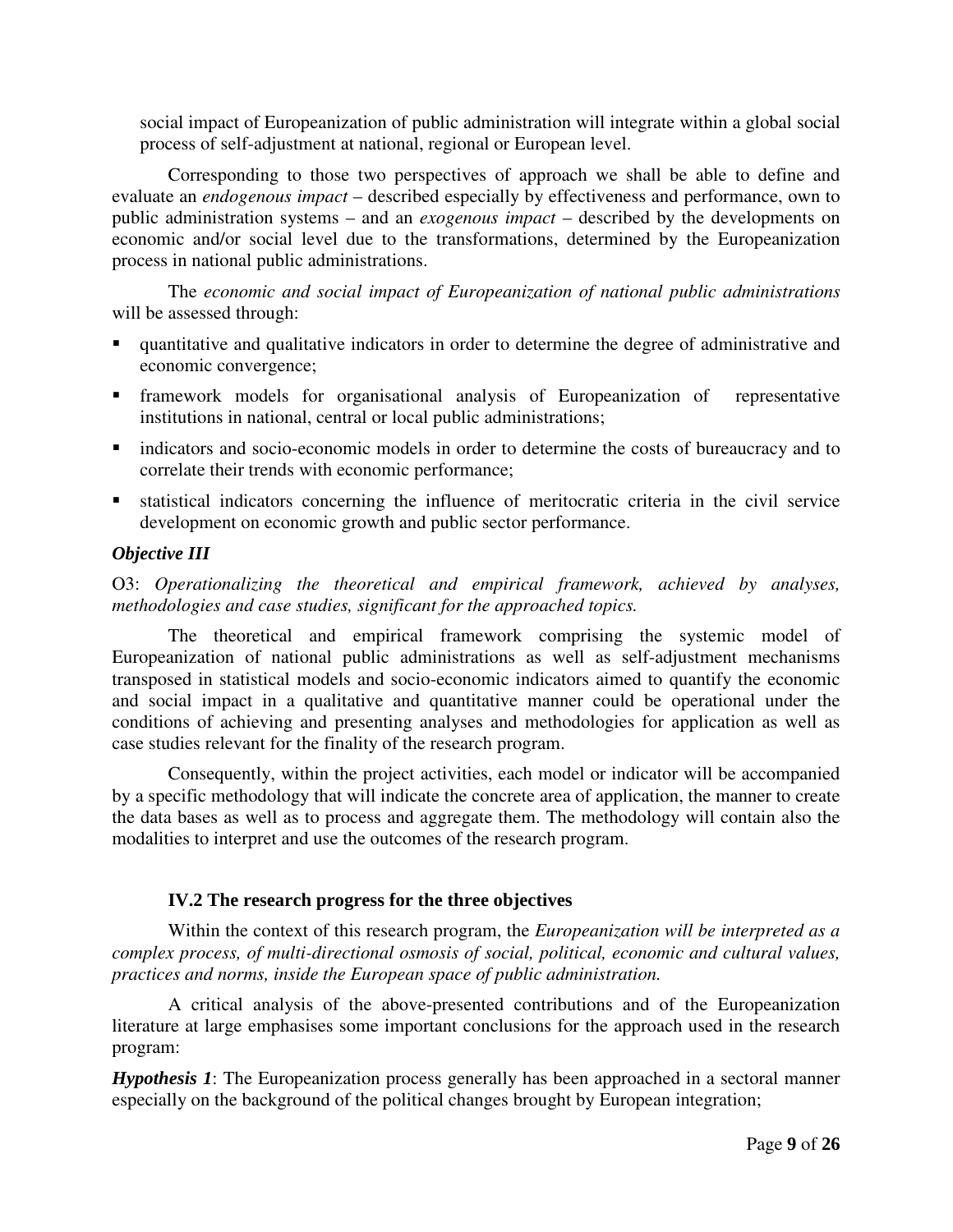*Hypothesis 2*: The social dimension of Europeanization has often been ignored and research on the social perception of this process is lacking;

*Hypothesis 3*: The topic of Europeanization of public administration is only marginally approached, although in any society the public administration system is one of the most important ones;

*Hypothesis 4*: The diversity of the European states, expressed in various levels of social, economic and political development justifies the necessity of comparative studies on Europeanization of public administration.

In this context, the progress proposed by the current research program for the **first objective** takes into consideration the following issues:

**Outcome 1.1**: *Developing an adequate systemic model of Europeanization of public administration which is able to describe in details the trajectories, mechanisms and the feedback of the ESPA.* 

At the same time with the development of EU construction, ESPA is structured. Characterised by a high diversity, with a multi-level organisation, ESPA incorporates national public administrations at the basic level, but adds two other levels: regional and European levels. Each level will be characterised by own self-adjustment mechanisms, overlapping the mechanisms specific for European policies, respectively national public policies. The normative pillar of ESPA is ensured both by national legislations and European legislation. ESPA normative determination is different from that of national systems of public administration.

*Determining and describing ESPA normative and institutional framework* represents one of the core research themes. The European treaties, the national or bilateral secondary legislations represent the roots of this normative framework. Related to ESPA hierarchic architecture, there will be normative frameworks, specific for each level and of course each EU Member State.

The research approach will start with analysis of European legislation and institutions, specialised bibliography as well as institutional practices and jurisprudence of the European Court of Justice. At the same time, we shall determine and interpret the specific legislation, thus ensuring the support for the principles of EAS. The French or Anglo-Saxon models of public administration, the models of other European states that will be presented and analysed related to EAS standard will be reference models, used in the analyses.

*Building the systemic model and describing the self-adjustment mechanisms* will focus on analyses and systemic syntheses, starting, on one hand from the above-determined normative framework and on the other hand, from the role and mission of European, regional and national institutions in ensuring ESPA functioning. ESPA will be a cybernetic learning system and the characteristics will be described separately, in details, namely characteristics of openness, dynamics, self-adjustment or social control, as well as functioning of a third strip of the public policies, thus awarding additional characteristics related to cybernetic systems.

The construction of the systemic model will use similar approaches for the national levels, inspired especially by the French systemic school. The self-adjustment mechanisms by feedback will use legislative provisions, European and national institutions, national strategies of administrative reform and public policies.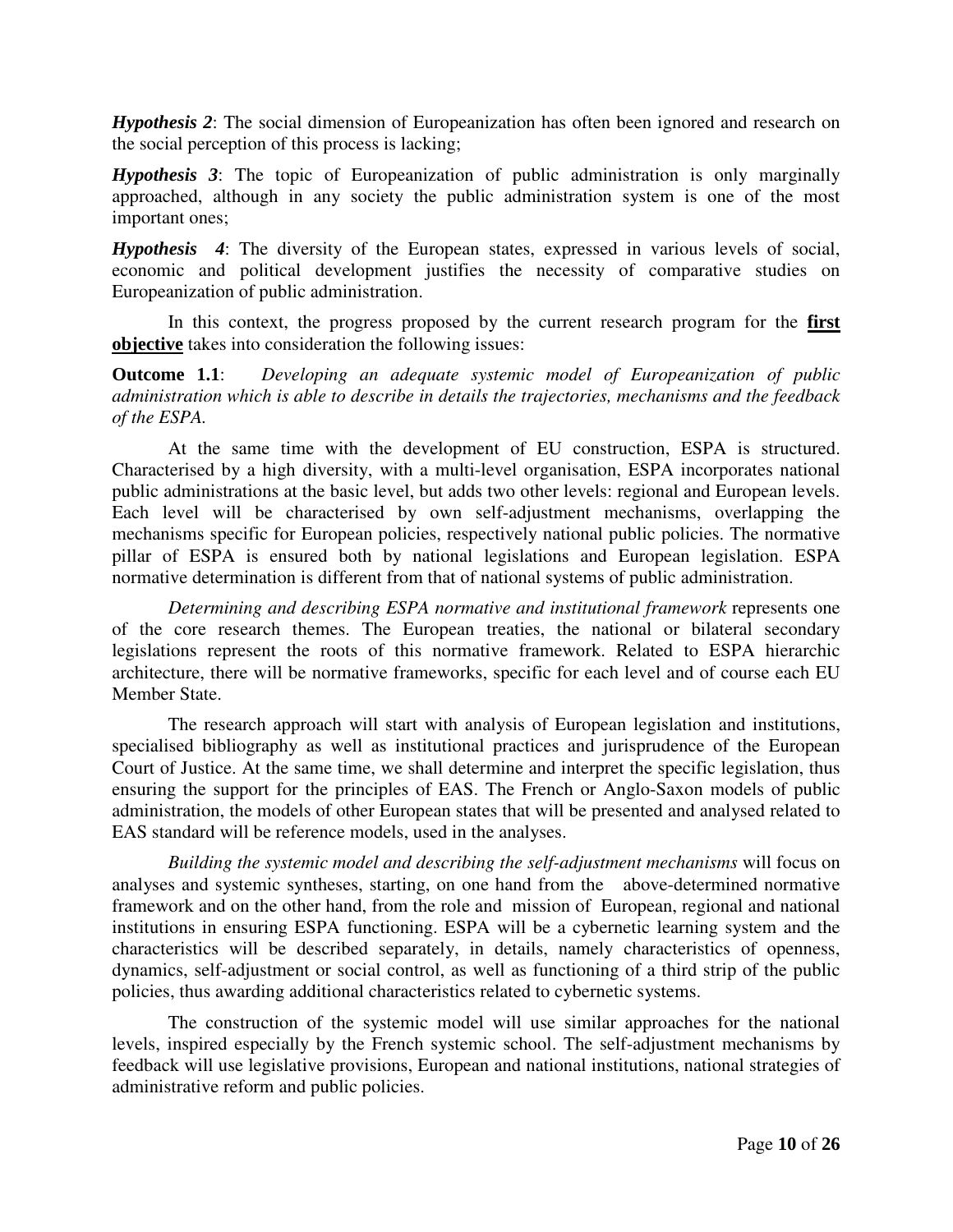**Outcome 1.2**: *Achieving sociologic research aimed to determine the social perception of the Europeanization process in national public administrations and to describe possible directions of social and political action, in order to support a recovery process for the social dimension of Europeanization of public administration.* 

Generally, the pre accession and accession processes into the European Union aimed institutional changes for national administrations. Therefore, for Europeanization process, its social dimension was many times ignored or left on a secondary level.

 *Sociologic research concerning social perception on Europeanization* represents one of the methods for social analysis, support to integrate the individual topic within the process for changing public administration. The context of research imposes a research from a double perspective: endogenous – for employees and civil servants in public administration, either national or European and exogenous – for the other users of public services.

 *Elaborating some directions of social and political action* designed to support a process in order to recover the social dimension for Europeanization of public administration becomes, in the above-mentioned context a priority, especially in the new states that acceded recently into the E.U. We take into consideration the directions referring to the quality and performance of public servant, infrastructure and logistics as well as ensuring social conditions according to the European developments and practices. Governmental authorities could use such a plan, comprising the above-mentioned directions in order to make compatible the institutional and individual effects within the process concerning Europeanization of public administration.

**Outcome 1.3:** *Achieving comparative studies about the processes of administrative convergence and dynamics, from the perspective of institutional and normative change and management, as well as quality of public services.* 

The developments of national administrations do not aim a certain model, EAS model representing only a standard in order to monitor the progresses recorded by the above-mentioned administrations. Applicable, in general, to the acceding countries or countries that recently acceded to EU, EAS coexists with traditional models of public administration, such as the French or Anglo-Saxon model. Their robustness decreases the speed of convergence or determines new convergence directions.

 *The comparative studies,* based on EAS principles, aim to achieve a complex analysis that takes into consideration the normative framework, institutional structure and mission, personnel policies etc. designed to establish degrees of convergence and dynamics between administrations of old countries in EU and the new ones. The comparative studies will use, in premiere, methods for statistic analysis, such as correlation and regression, based on some criteria taking into account: degree of legislative harmonisation, institutional adaptation, ratio: employees/users, hierarchical ranks, as well as statistic quantitative evaluations concerning politisation, corruption, administrative efficiency.

 Regarding the **second objective**, its scientific support will be offered by the systemic model of public administration Europeanization, as well as by the results of the sociologic research regarding the social perception of the Europeanization and the comparative studies concerning the convergence and the administrative dynamics. The area of the statistical models and socioeconomic indicators can be extremely varied. Within the research program there will be a focus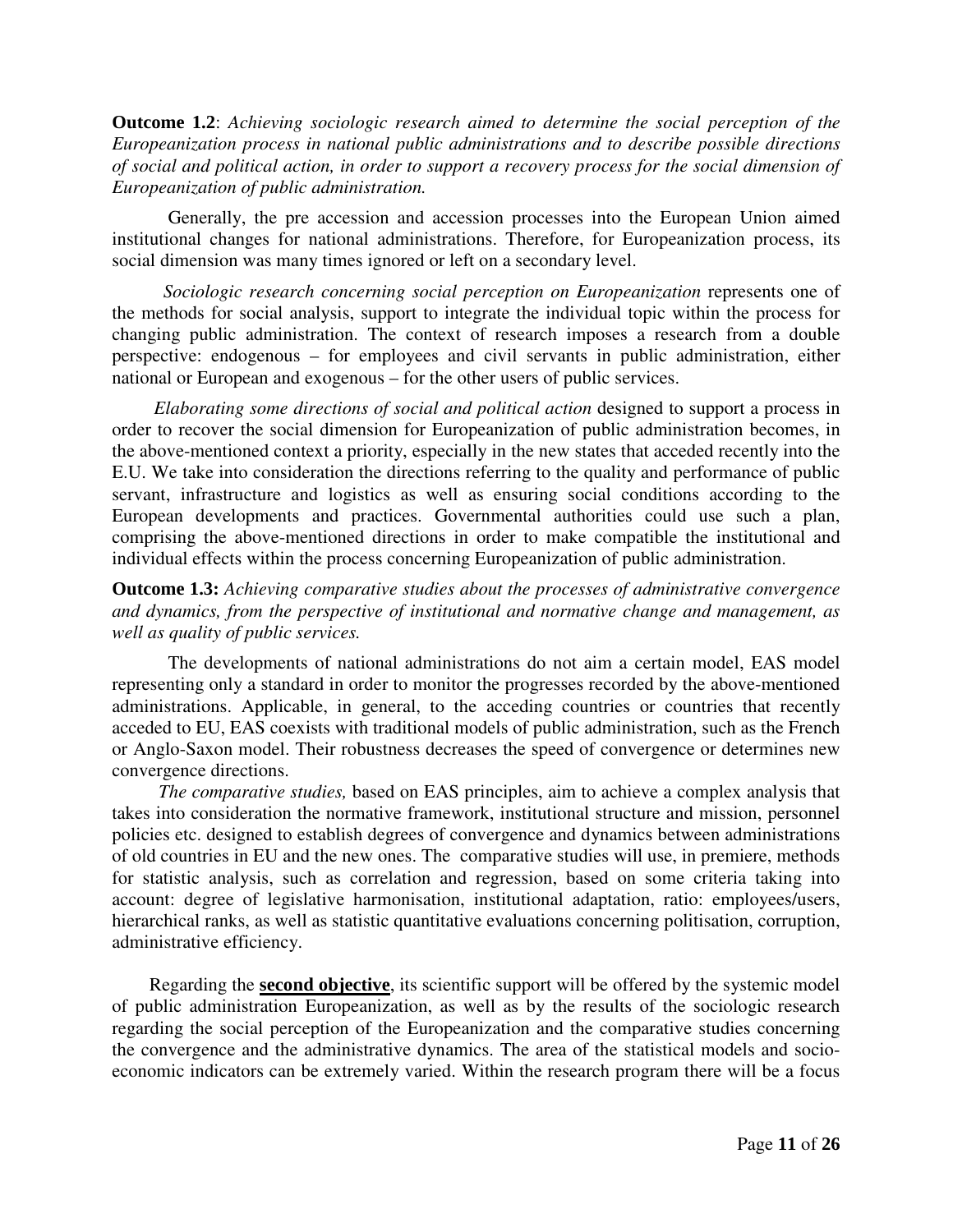## on **four more specific issues regarding the social and economic impact of the Europeanization of public administration:**

#### *a) The correlation of the administrative and economic convergence*

 The literature and the special studies released until the time being have approached quite independently the administrative and economic convergence processes. The systemic connexion of the two processes was only marginally studied, even though the role of the administrative infrastructure in the convergent evolution of the economy - and the other way around – cannot be ignored. However, we will point out some contributions.

The first ones to which we refer belong to Romer (1986) or Mankiw, Romer and Weil (1994). Their research has taken into account the quantification of the effect upon economic growth of the organisational and functional systems of some economies. The prospect of the development of some economic convergence models, which will integrate the administrative convergence specific to the Europeanization of public administration, becomes very similar, taking into consideration similar measures in different economic areas, as pointed out in the above-mentioned papers. The issue of economic convergence is not one of the easiest. If from a conceptual point of view we can understand its content, the commensuration of the evolution of the convergence process is still an open topic. The choice of the present research program will be in favour of using the real convergence criteria modified by comprising some statistical exogenous variables that are modelling the administrative dynamics.

Admitting the truthfulness of the hypothesis regarding the structural differentiation of countries, regions, and others, by introducing, for example, in the Mankiw – Romer – Weil model an exogenous indicator derived from the above-mentioned statistical variable, we can obtain, by processing the mentioned model, relevant economic indicators which contain both the evolutions of the economic convergence and the administrative ones.

Evans & Rauch (1999, 748-765) had similar contributions which reckon that giving the conditions in which *"the development depends on the way of governance, deepening the relations between the structures and modifications of the economic output are extremely important*". The main study directions of the mentioned research were guided by the theory of the endogenous development in the framework of which it was described the role played by the institutional factors in relation to the positive evolution of the growth rate. In the same time, Evans and Rauch's paper revaluates Barro's contributions (1991, 407-444) that plead for a negative impact of the government upon the economic development rate, as well as the ones of Johnson (1982) that were materialised as an analysis of the Japanese Ministry of International Trade and Industry during the Japanese "golden ages". The last-mentioned contribution created the possibility of testing Weber's hypotheses and their correlation with the economic development.

Before the step taken by Evans & Rauch, we mention two other works of reference on the announced issue. One of these is a World Bank report from 1997. In this same regard, it is to be also considered Weber's contribution, where it is promoted the idea that the bureaucracy is one of the institutional bases of the capitalist development (contrary to Adam Smith's opinion, according to which regardless of the organisational form, the government is the enemy of the economic growth).

Pursuant to this, the *progress proposed* by the present research program regarding the evolution of the economic and administrative convergence processes, consists of: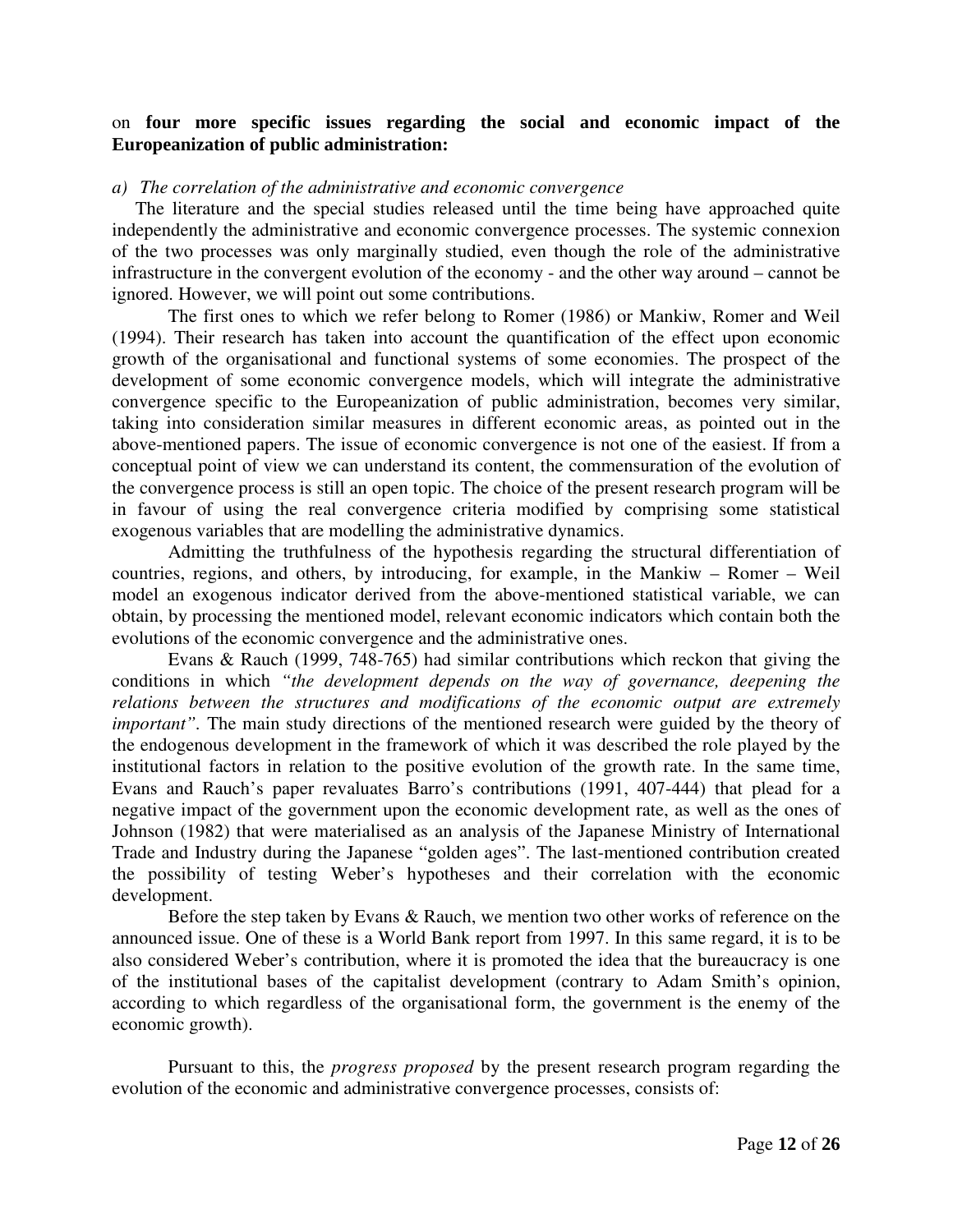**Outcome 2.a.1**: Conceptualisation of a common framework for the analysis of the economic and administrative convergence.

*Designing a common framework of analysis for the processes of economic and administrative convergence* provides the necessary conditions in order to obtain some aggregated results for quantitative evaluations of various indicators for these processes. The existence of statistic links represents the premise for starting the current analysis. The most relevant results will be obtained by:

- a) formulating an aggregated model for economic growth which will describe the economic convergence by including administrative convergence;
- b) determining the intensity of the connection and degree of influence for the variables of administrative convergence upon the indicators of economic convergence.

 *The comparative qualitative analysis for the processes of economic and administrative converge*nce takes into consideration, as criteria for administrative convergence, those deriving from EAS principles, respectively: rule of law, transparency and openness related to the citizen as user of a public service (Matei 2004, 34-39). In this context, the analytic support will be provided by the social, political environment, taking into account the possible influences and political inferences aimed to influence the functional relation between the two processes.

**Outcome 2.a.2**: *The substantiation, starting from the economic growth models – Mankiw – Romer – Weil, Myrdal, or the one of the endogenous economic growth – of some aggregated models that describe the economic convergence by embedding the administrative convergence.* 

**Outcome 2.a.3**: *The formulation of some economic and administrative convergence indicators and the description of some endogenous or exogenous mechanisms for projecting the economic convergence.* 

*b) The organisational analysis of some national institutions' Europeanization* 

The perspective of using the organisational analysis in determining the social impact of the Europeanization values a new scientific instrument which, based on *rational choice theory* and the *sociological institutionalism* accomplishes the Europeanization by means of a process of *institutional change.* 

In this context, most of the studies use two main theoretical directions: *the dependence on resources* - that point to the European system of governance as a system of political opportunity changing the distribution of power resources among the national actors, and *the institutional adaptation* – in which the national actors adopt and internalize new rules and practices. The second direction uses the organization theories of the institutional change. The modern approaches, typical for the year 2000, combine several discourses, such as:

- The rational choice and the sociological institutionalism;
- The dependency of resources and institutional adaptation.

The above framework sets the ground for a *model of institutional dependency (M.I.D.)* which treats the actors from the point of view of utility – action for maximizing the preferences. Not excluding the possibility for a switch of preferences, the model assumes that national actors have an essential interest in the organizational survival, autonomy and development, and that their preferences are mostly shaped by institutions. The interdisciplinary synthesis assumed by this M.I.D. assures the specific difference with the institutionalism of rational choice, underlining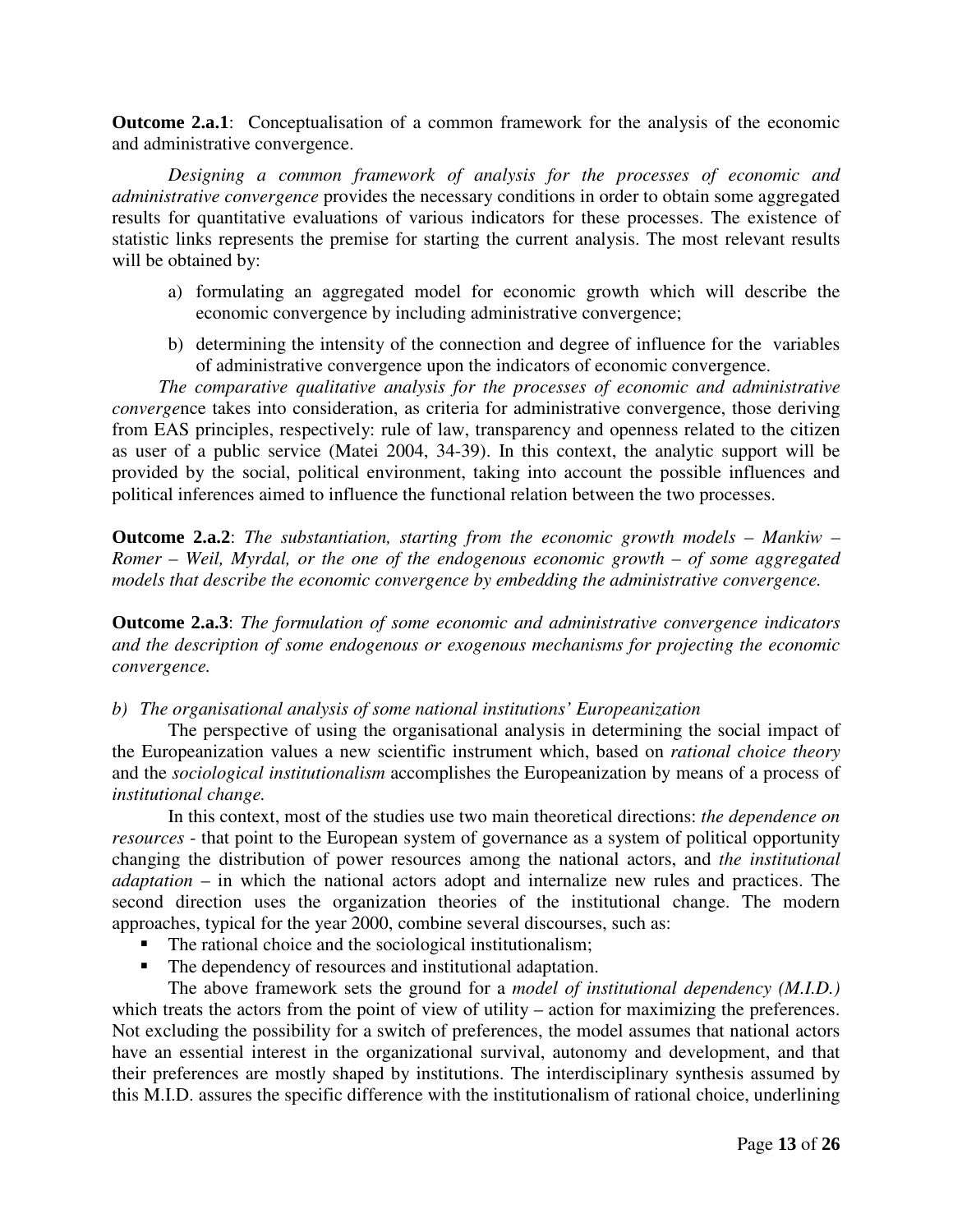the fact that institutions do not include only norms, but social norms as well, regulating the behaviour of actors and assuring the social adequacy of their actions. The M.I.D. uses a systemic approach for several factors while acknowledging the sociological, economic, political or legal framework etc. We can conclude that choosing a strategy reform is not only a problem regarding the available resources and the cost – benefit analysis of the expected utility, but also a function of preferences and the strategic options of the actors.

The *progress* foreseen by research program in this context will be materialized in:

**Outcome 2.b.1**: *Conceptualization of a new research instrument of the social impact of the Europeanization of public administration: the adapted model of the institutional dependency (AMID) obtained by completing MID with the social constructivism.* 

 *Evaluating the institutional dynamics* uses the organisational analysis as an efficient and specific instrument for researching the impact of Europeanization upon some national institutions. From organisational perspective, Europeanization of public institutions will represent a step-by-step process, not coherent all the time and not necessarily irreversible.

Using this complex instrument (MID) for analysis, the perception of Europeanization will exceed the borders of a process that is only a political-normative one, opening the level of institutional development.

**Outcome 2.b.2**: *Extending the researches based on organisational analysis to the representative institutions of the public administration and determining the degree for institutional Europeanization.* 

*Determining the degree of institutional Europeanization* starts from a complex database, able to provide information about history, structural changes and institutional mission, as well as data about institutional logistics and infrastructure, personnel, individual career and satisfaction.

We achieve quantitative evaluations for efficiency and performance, customers' satisfaction, level of corruption or politisation. The Degree of Institutional Europeanization (DIE) will comprise as weight and/or statistical averages the institutional progresses in the above-mentioned areas, and it could be generalised on regional or national level. We extend the analysis in order to establish correlations between the variance of degree of Europeanization and variance of economic growth.

 For the institutions analised we shall determine the degrees of institutional Europeanization and where applicable the correlation of their variance with the economic growth.

## *c) Establishing the cost of bureaucracy*

Leaving aside the bureaucratic determination of the economic performance we shall distinguish some recent concerns regarding the measurement of the bureaucratic costs. Till the time being, there are some clear initiatives in this regard, in countries such as U.K., the Netherlands, Germany, Belgium, Denmark and others. Still, in the Eastern European countries these types of initiatives are far from becoming real measures or concerns. Thus, in 2005 in U.K., a paper was published – "Measuring Administrative Costs: UK Standard Cost Model Manual". Based on the translation of a similar Danish manual, it establishes, by going into details and offering logical diagrams/charts, procedures for breaking down the bureaucratic costs for governmental or nongovernmental activities, business, regulation, and others.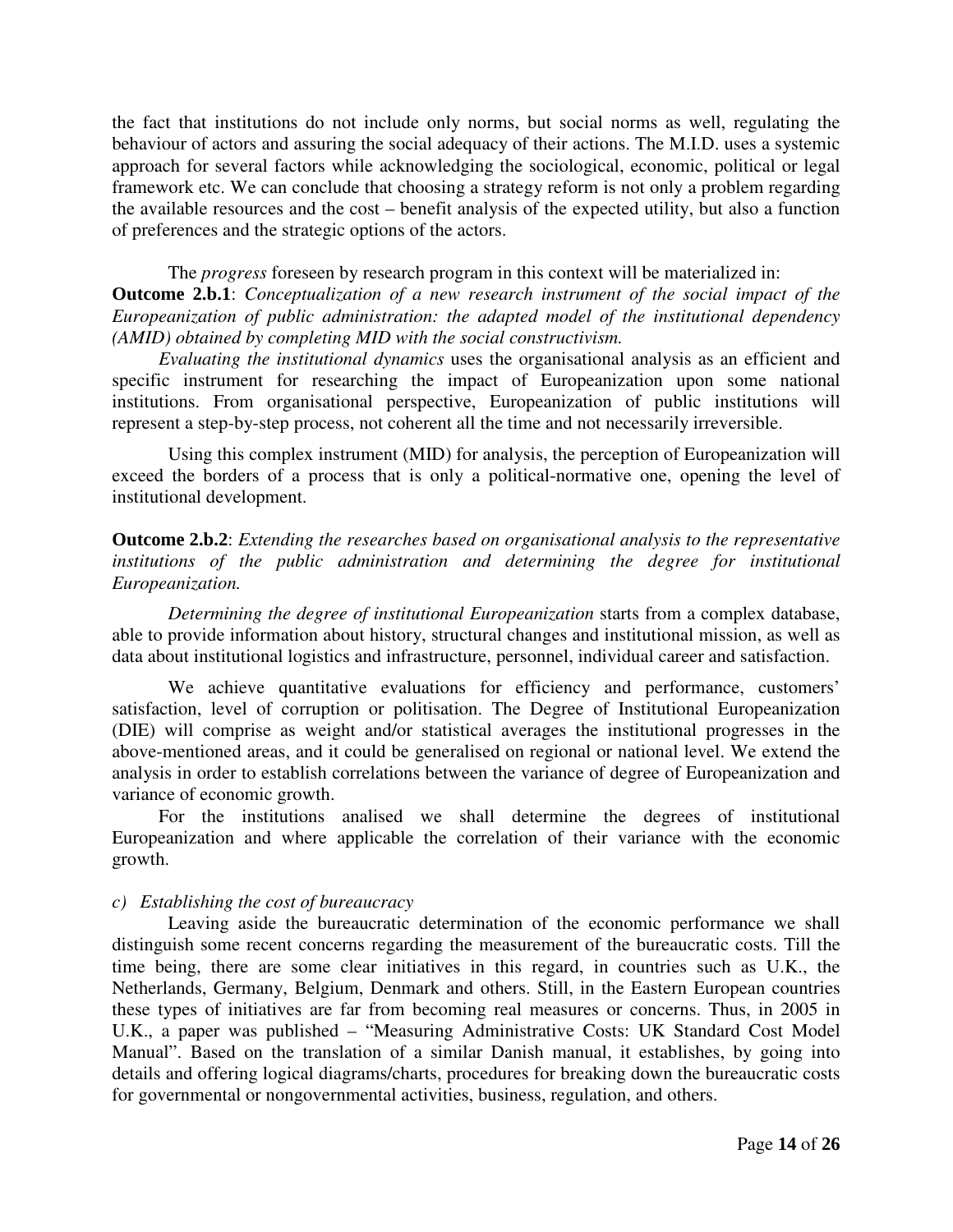Yet from 2003, "International Standard Cost Model Network" (SCM Network) was created. In 2004, this Network released *a framework for defining and quantifying administrative borders for businesses,* based on the experiences of Denmark, the Netherlands, Norway, Sweden and U.K.

Now, the mentioned issue is developed through international projects supported by EU or OECD, as well as cross country benchmarking. The main topics of these projects aim the fact that an important part of the administrative costs of the EU countries have their roots in the need of implementing the European legislation (see EU AB Manual, http://ec.europaeu/governance/impact/docs\_en.htm) or activities of administrative simplification in the OECD countries (see Red Tape Scoreboard, http://oecd.org/document/3).

 The research regarding the cross country benchmarking, currently takes into account sectoral aspects such as: VAT Benchmark 1 (Denmark, the Netherlands, Sweden and Norway), Administrative Burdens related to selected EC Directives (Germany, Denmark and the Netherlands), Transport Benchmark (Poland and the Netherlands).

Everything presented open the perspective of developing these concerns of researching the bureaucratic costs, determined by the process of public administration Europeanization, from two points of view:

- Costs determined by the organisational transformations imposed by the administrative convergence;
- Costs determined by the absorption and implementation of European Community law in the public sector.

 At the same time, it must be mentioned the ascertainment that, according to the strategy of the European Commission regarding the reduction of administrative costs, all EU members must be part of these efforts, needless to say the ones that became members in the recent years.

 Going further with the concerns that exist until present day, the research program aims at enlarging the researches and used methods, as it follows:

**Outcome 2.c.1**: *Deepening the way of scientifically substantiating the bureaucratic costs imposed by the process of public administration Europeanization by using statistical methods and methods of updating the costs and benefits.* 

 *Extending and increasing the deepness of researches in order to reduce the bureaucratic costs* represent genuine action directions on short term Including this preoccupation within the sphere of activities concerning Europeanization of public administration, the evaluation of the bureaucratic costs and their cutting off represent a new indicator of social and economic impact of Europeanization.

**Outcome 2.c.2**: *Drafting some benchmarking studies in the member states of the project consortium regarding the bureaucratic costs of some universal public services or of national interest, like the administrative, health, educational and others.* 

**Outcome 2.c.3**: *Formulating some socio-economic indicators of reference regarding the level and the weight of the universal public services or of national interest.* 

**Outcome 2.c.4**: *Developing some sectoral pilot-strategies for reducing the bureaucratic costs of these public services.*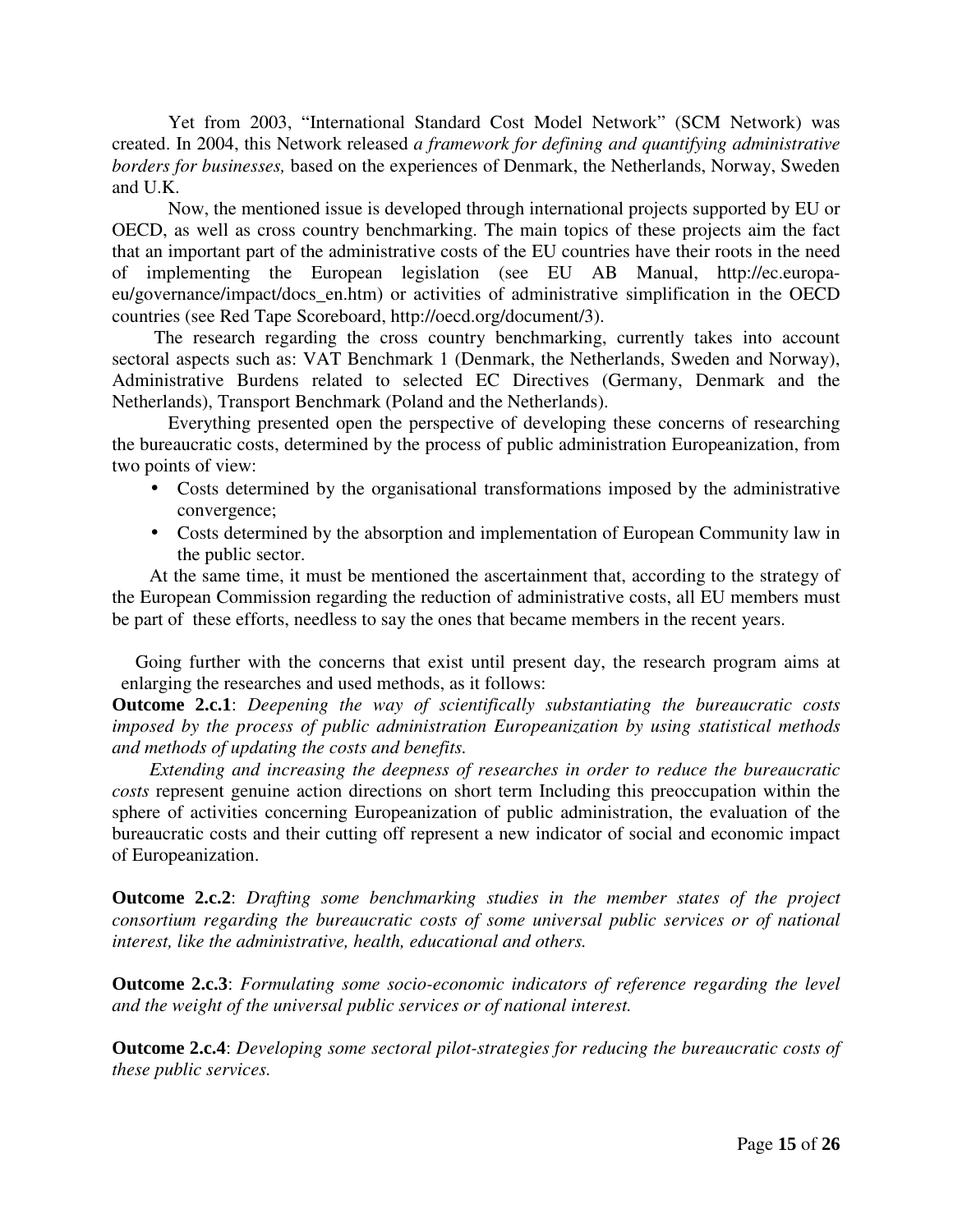*d) The impact of the meritocratic criteria in the public function's evolution on the economic growth and public sector performance.* 

Consistent studies regarding the influence of meritocratic criteria in the public function's evolution on the economic growth and public sector performance are to be found in the doctrine, in the last of the  $20<sup>th</sup>$  century<sup>3</sup>. These studies start from the following assumptions:

- Meritocratic recruitment suggests, ideally, a combination between education and knowledge verification;
- Within a bureaucracy, the evolution of the career is predictable and offers rewards on long term, both tangible and intangible.

In this context, which frame also the EAS' principles appear as possible a series of hypotheses which may be considered fundamental to the research proposal made by research program, namely:

- 1. Meritocratic recruitment and the predictability of the career's evolution influence the organisational ability to deliver public goods and thus lead to economic growth;
- 2. Meritocratic recruitment increases the frequency of competition and generates corporative coherence, which, at its turn, increases the degree of internalisation of common norms and objectives.

These assumptions, at which more detailed approaches may be added, constituted the basis of the researches regarding the connection between bureaucratic structures and economic growth. The respective studies using the "weberian scale" have been developed in 35 states not including the Central and Eastern Europe belonging to the former communist system.

 In this context, the *progress* initiated by research program has taken into account: **Outcome 2.d.1**: *Redefining the "weberian scale" by adapting it to the EAS' principles.* 

 *Conceptualisation of instruments for analysis* starts with Max Weber's assertion that the meritocratic and predictable recruitment and reward during the whole career are specific for the public administration organisations.

 The research will use as a variable, as previously mentioned, a Transformed Weberianness Scale (TWS) quantifying the degree for characterising the public authorities by meritocratic recruitment and it provides the opportunity to achieve a long-term career, with rewards on long term, as well as to harmonise the administrative principles with those of the EAS. The use of TWS assumes to establish in each country of research a representative target group and a questionnaire focused on describing specificity of bureaucracy in the context of EAS, avoiding the questions of evaluation, that are hard to be estimated.

 As socio-economic indicators we shall use Pearson correlation index, the intensity of the relation of regression from the variables concerning meritocracy, respectively the economic growth.

**Outcome 2.d.2**: *Extending the research regarding the connection between bureaucracy and economic growth for states.* 

<u>.</u>

 $3$  See for instance Evans, P. (1995), "States and Industrial Transformation", Princeton University Press; Evans, P. J. E. Rauch (1999), op.cit., or Drori, G.S., Y.S. Yong, J.W. Meyer (2004), "Sources of Rationalized Governance: Cross-National Longitudinal Analysis, 1985-2002, CDDRL, Stanford Institute for International Studies.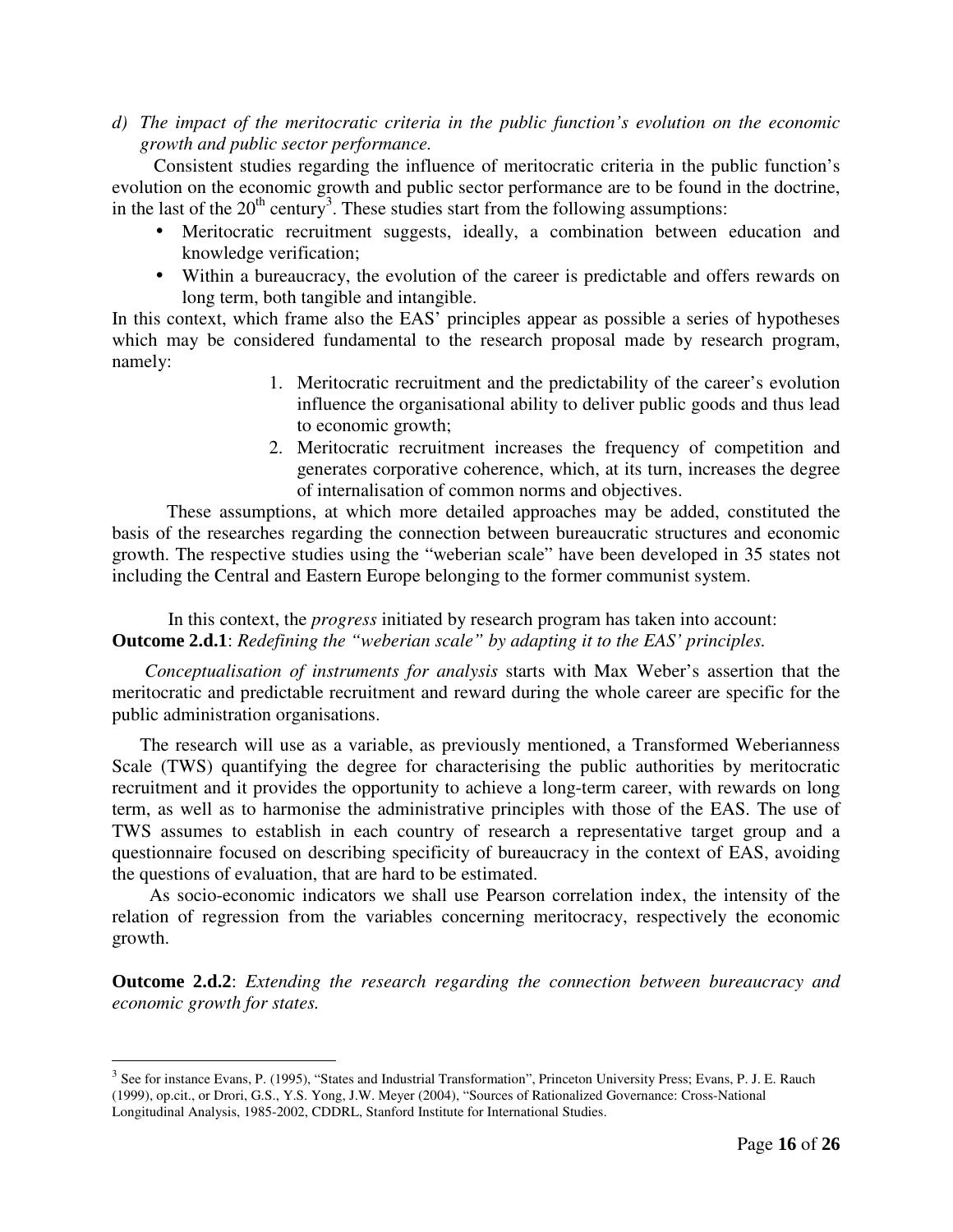#### **IV.3 Impact assessment models**

The research program starts from the following reality:

- i. In the EU design, the European policies systemically interact, so the cumulated effect of this process will be the actual Europeanization;
- ii. At this hypothesis we add the one with regard to the public administration as the "backbone" and the "echo box" of the entire process assumed by the EU edification/ clearance.

 As a result, the evolution the evolution of any member state or even of the EU, at economic and social levels, will be determined also by the institutional and normative transformations of the national public administrations.

 Giving the fact that the literature and the special studies clearly nominate the field of *public administration* as the one with an overriding priority for the Europeanization process, we retrieve and justify as obvious the thematic and practical substantiation of the research proposal that the present project is underlying.

 In this context the idea of determining the impact within the social and economic domain by designing social – economic indicators meant to evaluate both the impact and the potential of national policies, sounds hard to believe.

The ageing process the EU is going through is currently enforcing the consolidation of a *European system of public administration* (ESPA), a system holding a multi-level architecture, starting with an European level and continuing with the regional and then national tiers. It is on this system that the influence of the Europeanization process is materialized.

 *Starting from these targets, research program elaborated a working plan based on three major objectives which deal with both the multidisciplinary approach of the process of Europeanization of public administration, as well as a more pronounced methodology regarding the indicators and models for determining the impact of the process in question. The third objective takes into account the operationalising of the research outcomes and dissemination of new knowledge.* 

 In this context, the awaited *impact* will itself belong to more areas of the society: like those of the knowledge development or the social, economic or political ones.

## **1.** *The expected impact in the area of societal knowledge*

The content of the research included in these activities have a large degree of originality, and its impact will be quantifiable by means of:

- *the substantiation and putting on the research agenda of political and administrative sciences of several new concepts such as the European System of Public Administration, its organization as a cybernetic system for which the tertiary stripe will be represented by public policies*;
- new approaches of the specific problematic of the processes of administrative *convergence and dynamic, based also on systemic analysis, which give these processes the possibility of becoming the landmark in systemic feedback and incorporate characteristics of dynamics, openness and self-regulation*. The development of the legal framework of ESPA will determine new themes of reflection for the research in legal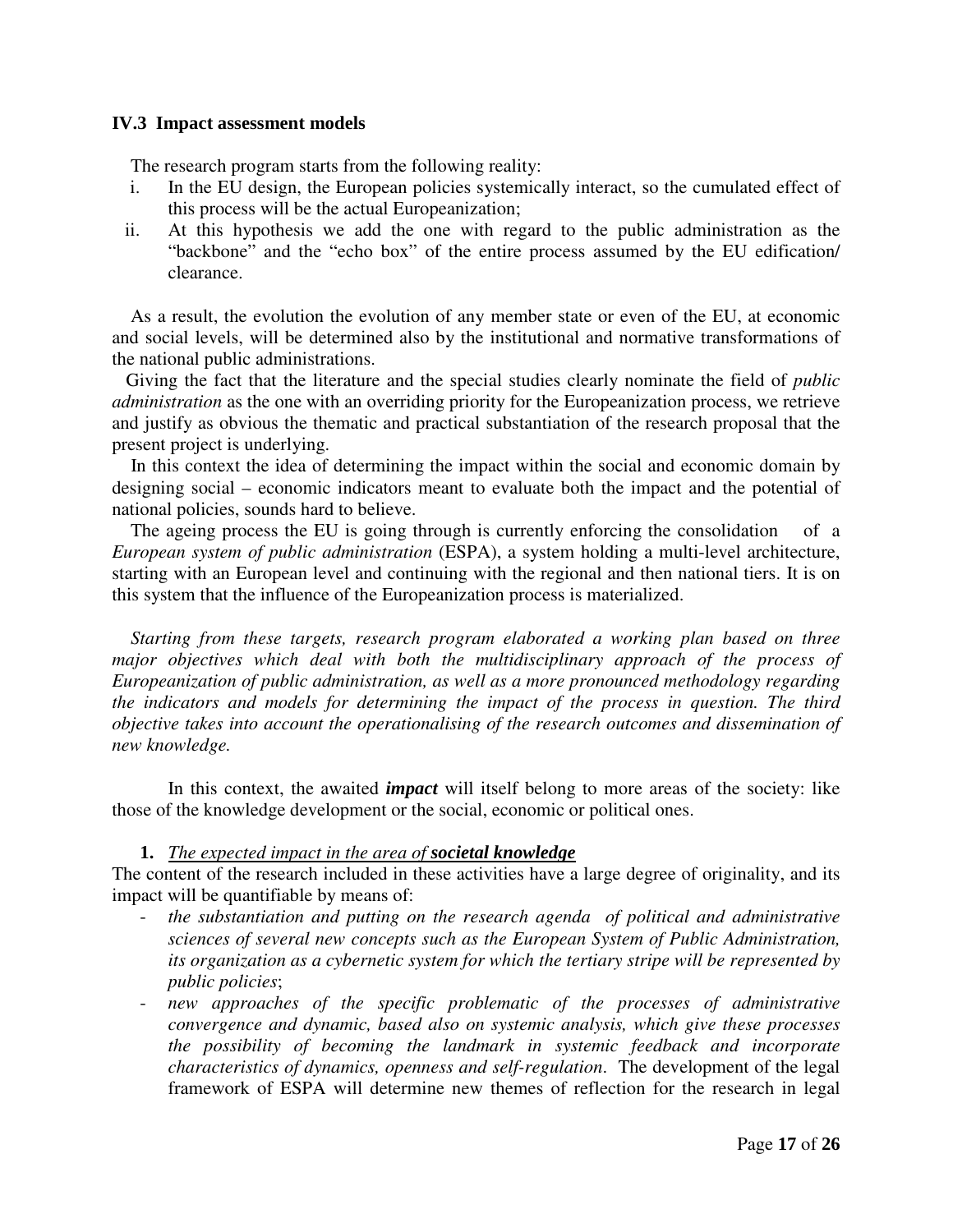studies or public management, and, more specifically, in the areas of administrative law or administrative science;

- *comparative studies will allow integrated approaches within EU member states, regardless their accession date, concentrated on the evolution of the administrative convergence and dynamics*;
- *the new conceptual framework enlarges the research base for administrative phenomena and processes, including more than before, next to legal approaches, those relied on theories and practices of public management, public economics or political sciences*.

 The impact in the area of societal knowledge derives also from the specific activities of the second objective. From the content and outcomes the latter suggests, we will derive that also new approaches, important for the social and economic sciences, like:

- *The correlation between the processes of economic and administrative convergence*. Being developed only in a single sector until present, the two processes have strong connections expressed in time with the help of the famous researchers. Thus, the targeted objective of the research program can be made operational exactly through an aggregated approach of the two processes, more precise by adding economic growth models and other variables that describe and characterize the administrative convergence.
- *Using the organizational theories in the analysis of the Europeanization of the public administration institutions*. Being used in an isolated manner in the special researches, this method will turn out to be very efficient in finding an Europeanization indicator like "*the degree of Europeanization*" which, in correlation with economic development indicators, will be able to assess the *impact of the administrative institutional transformations* facing the economic and social development.

The method in itself, new to the social research field, will offer the public administrations of the late comers of EU, the access to a modern, multi-disciplinary and complex methodology of analyzing the effect of the public reforms on which these countries have been focusing over the past few years.

- *The extension of the researches regarding the assessment of the costs of bureaucracy*. The method in itself can be already found in the practice of many of the best developed European countries. The novelty on a knowledge level will be, on one side, the profoundness of the modelling that focuses on statistical instruments specific to the actuary methods, as well as, on the other hand, on the specificity of each sector or public sector we approach.
- *The meritocratic design of economic performance*. The methodology we propose, inspired by great works of the international doctrine, revaluates an interdisciplinary, complex, social, economic, educational and political framework and will confer substance and content to reforms of public function, currently developed by several European countries.

# *2. The expected impact on social level*

 Until now, at least in the countries recently integrated in the EU or in accession states, it has been taken into account the impact of Europeanization on the national public administrations, especially in the field of institutional transformations. A very important actor of this process has been neglected – the citizen or the public servant himself.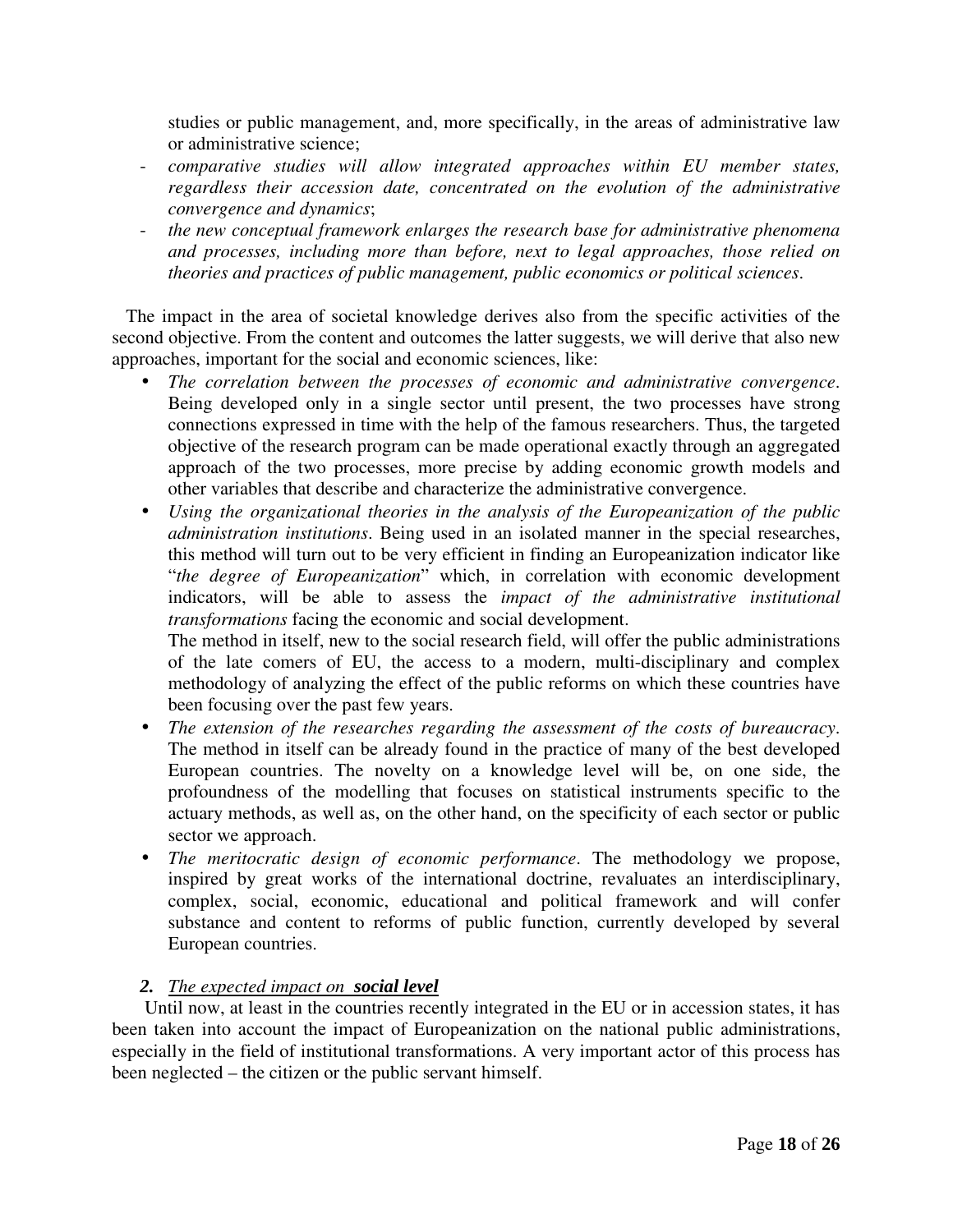As a result, the social researches tackle the necessity of missions for recovering the social dimensions that place the human being as priority, no matter what is his/her position in relation with the public administration.

 By connecting this conclusion with the insistence with which, in the majority of the analysis bring in front mainly elements of economic origins, the research program aims at a series of activities that, on one hand, should determine the *social perception on the Europeanization of public administration* and, going further, establish the *actual plans of social and political actions for the recovery of the social dimension of the above mentioned process*.

 So, the targeted social impact will be just determined by the degree to which these plans will become operational, as well as by the position that the public administration will take regarding this problem.

 At the same time, the *social impact will also derive from the organizational analysis of the Europeanization of national public administration*. This analysis is meant to add the plan of behaviour analysis to those of analysis of the institutional structure.

 Thirdly, making the researchers and public authorities aware of the issue of meritocratic determination of the economic performance will determine *new personnel or training policies*  with an obvious impact on the job training level of the population and on the appropriate carrier plans of the present or future public servants

#### *3. The expected impact on the economic level*

 The problematic of determining the economic impact of the Europeanization of public administration is not one of the simplest to be found. Yet, the so far attempts, even though not generalised, sustain and legitimize this approach.

 The actuality of this approach is sustained also by the preoccupation shown in this area by the European Commission and OECD, as well as several EU member states. The analysis of the phenomenon sustains the fact that a reduce of 25% of the bureaucratic costs may lead to an increase of 1-2% of the Gross Domestic Product (GDP) of EU member states.

 The research program proposes as such, new methodologies for precise identification of bureaucracy costs and their permanent updating. Also, in order to obtain the real economic impact, the methodologies will be complemented by implementing measures and guidelines for use.

 The content of research points on determining the real economic impact of rigorous implementation of the principles of the European Administrative Space, focusing on the quality of public function. The targets regarding the creation of professional bodies of civil servants are still current in many European countries. The enlargement and quantification of the effect the professionalizing of civil service has on the economic development and the accomplishment of a public career based only on meritocratic criteria represent, in the above context, an approach that may transform in a public policy in the recent EU member states accessing countries.

 The social researches we take into account will offer data also on other phenomena present in the administrative space, such as those related to corruption or politization of the public administration. It is widely known that developing a career solely based on merit, perspective and predictability is one of the most adequate methods fro reducing corruption.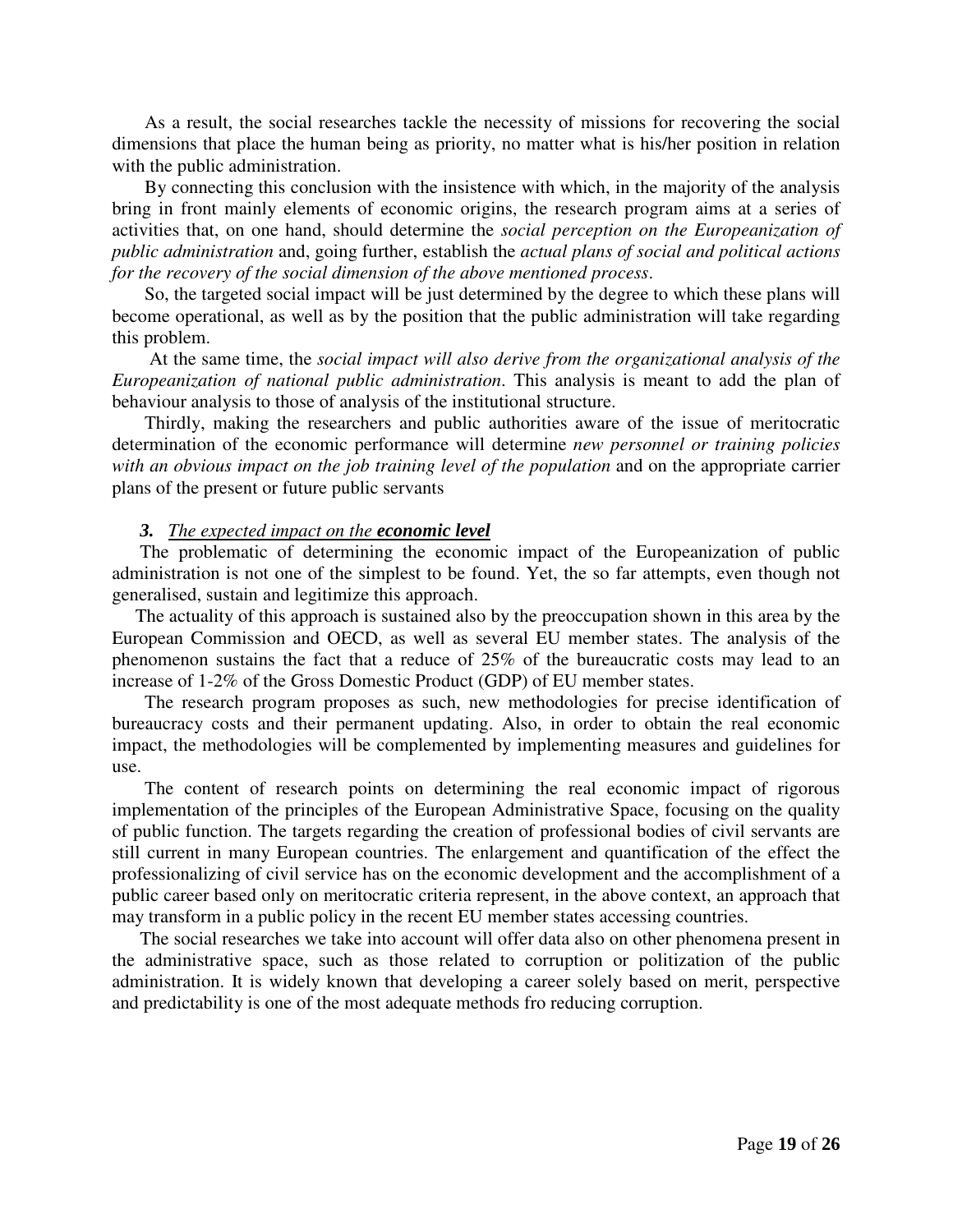## *4. The expected impact on the political level*

 The indissoluble link between politics and administration and even the overlapping of those two domains on some plans and levels of governance sustain the idea of an expected impact on political level as well.

 The most obvious impact on political level will derive from operationalizing our conclusions driven from the social researches made during the research program. More generally, all studies, including those of comparative nature, once internalized by the politicians will determine political attitudes and actions meant to lead at eliminating the signalled phenomena.

 Also, assessing the developed social - economic indicators and models and their respective interpretation, will determine the authorities holding decisional political powers to establish new measures for improving the situations we sanction.

## **IV.4 The methodology**

According to the proposed objectives, the general strategy of research program comprises three stages, corresponding to each objective.

- I. **The first stage** comprises the activities of study, documentation and systemic design, necessary to interdisciplinary approach for the Europeanization process on public administration. In this context, *methodology* will take into consideration:
- documentation, analysis and systemic synthesis about data, facts and social phenomena related to Europeanization of public administration;
- comparative studies concerning the normative and institutional support, the trends for development of the national public administrations. The standards and criteria for comparative analysis will be grounded on the principles of the EAS, the French or Anglo-Saxon models of public administration being the core pillars;
- comparative studies on the evolution of the process of administrative convergence and dynamics;
- elaboration of syntheses and reports on normative and structural harmonisation between national administrations and determining statistic indicators about the degree of normative harmonisation or coverage of citizens' needs by public services;
- hierarchic systemic modelling of the European system of public administration, based on a mix architecture;
- II. **The second stage** is based mainly on methods of social and statistic research, organisational analysis and economic modelling, able to define exactly socioeconomic indicators, relevant for measuring the impact of Europeanization on public administration. Therefore, *methodology* will comprise in this stage:
- Comparative analyses, concerning the correlation and curving regression of economic and administrative convergence;
- Using AMID for the organisational analysis of representative central public administrations;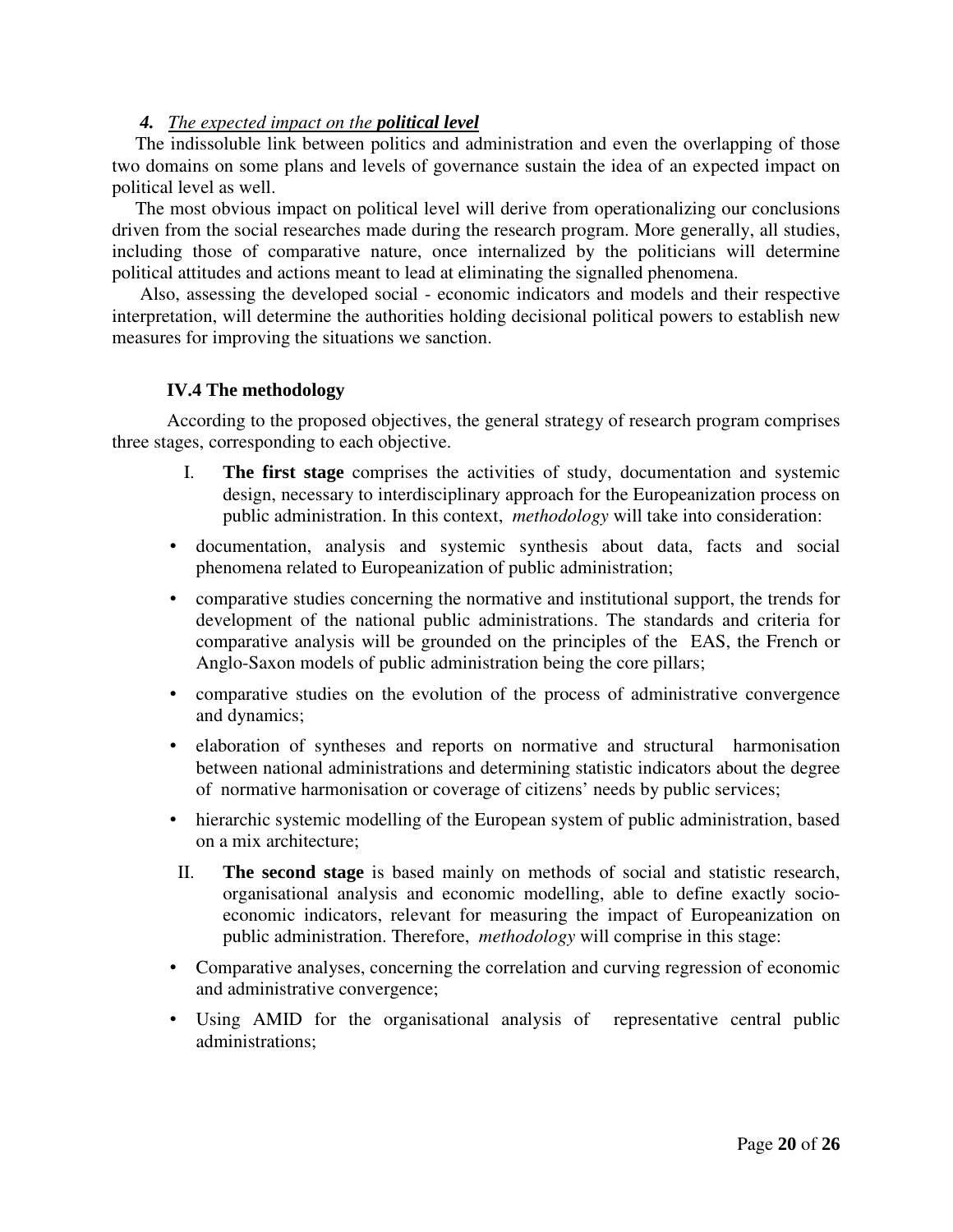- social and statistic researches to emphasise the bureaucratic costs and to determine from the quantitative point of view the interaction between the degree of administrative rationalisation and ratios for the economic growth;
- pilot studies for various occupational segments concerning the costs of bureaucracy and use of meritocratic criteria in the personnel policies.

In order to achieve these studies, there will be employed:

- projections and use, in a pilot stage, of databases for the analyses suggested;
- econometrical models;
- statistic polls for data collection.
- III. **The third stage** will achieve the third objective of the proposed project. According to its contents, *methodology* will comprise the following:
- researches and methodological descriptions for determining, using and interpreting the proposed socio-economic indicators;
- methodology for designing and use of the database, necessary for statistic and social analyses, in order to determine the models and indicators for the impact of Europeanization on public administration.

## **Conclusions**

- 1. As we have shown, the literature on Europeanization is legitimising today with a rich informational treasury, a result of the interdisciplinary approach (history, European studies, political sciences, administrative sciences, economics, sociology) of the Europeanization. Just like other study or scientific research disciplines, our proposed discipline, "Europeanization's economic and social impact upon public administration", along with other disciplines studying "Europeanization", respecting the components of the disciplines' knowledge triad (Aristotel), namely "disciplines as theoretical, productive and practical", validate, challenge, develop and contribute to EU studies, thus becoming their component (of the European studies).
	- a. The scientific substantiation of the framework of the impact analysis of public administration's Europeanization begins, as we have underlined, with the theoretical dimension of the Europeanization (downward, upward or horizontal) and its complementarity (Europeanization through deepening and Europeanization through enlargement). The current researches' status in the field, their results is represented by a body of knowledge necessary for developing the "Europeanization's economic and social impact upon public administration" research discipline.
	- b. The practical elements of the research program refer to a *complex systemic model for Europeanization of public administration*, sociologic researches designed to determine social perception of Europeanization and the modalities to recover its social dimension on institutional level, as well as comparative studies concerning the processes of administrative convergence and dynamics.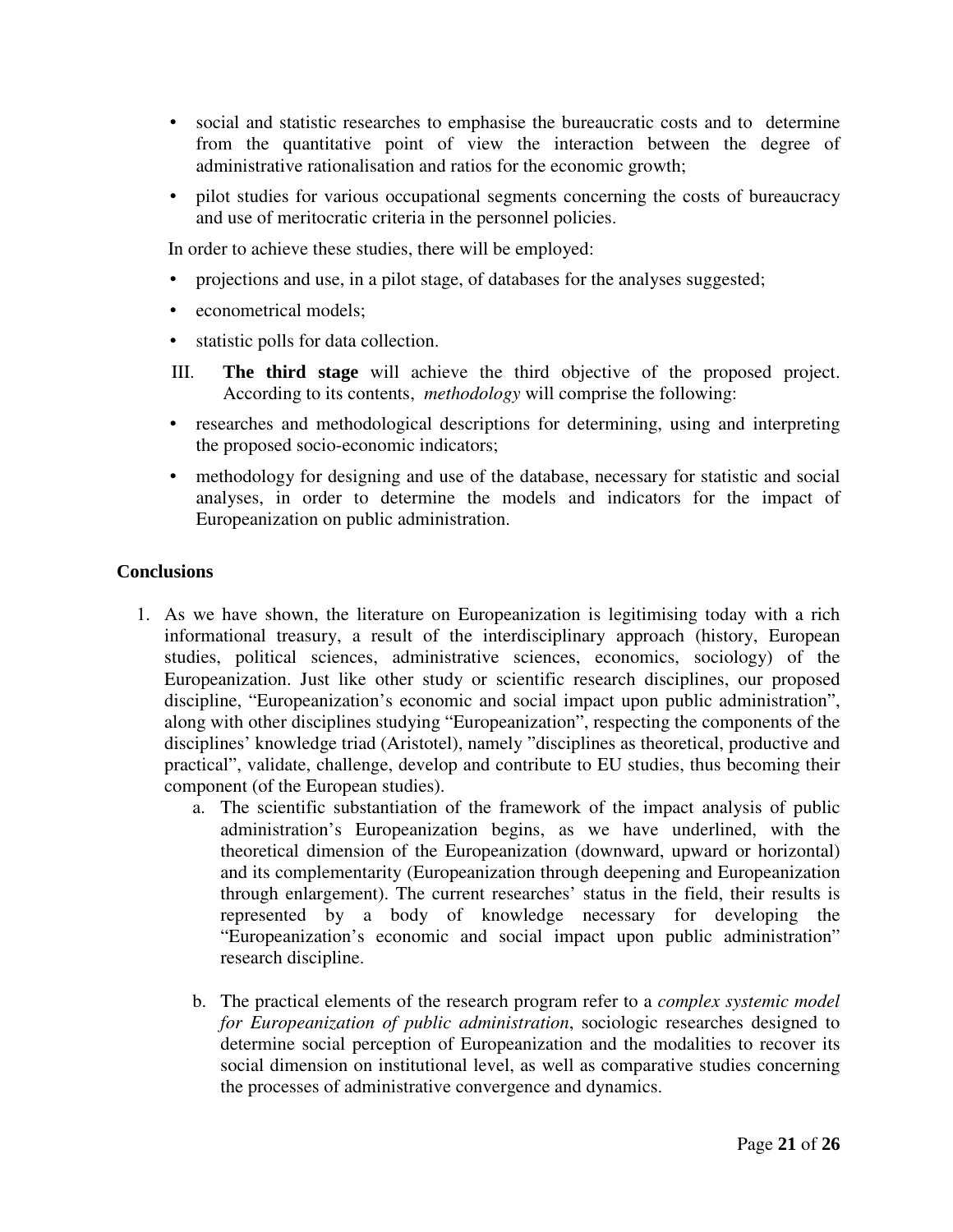- b1. The research approach will start with analysis of European legislation and institutions, specialised bibliography as well as institutional practices and jurisprudence of the European Court of Justice. At the same time, we shall determine and interpret the specific legislation, thus ensuring the support for the principles of EAS. The French or Anglo-Saxon models of public administration, the models of other European states that will be presented and analysed related to EAS standard will be reference models, used in the analyses.
- b2. The construction of the *systemic model* will use similar approaches for the national levels, inspired especially by the French systemic school. The self-adjustment mechanisms by feedback will use legislative provisions, European and national institutions, national strategies of administrative reform and public policies.
- b3. Likewise, take into account quantitative and qualitative evaluations for the impact of Europeanization on national public administrations. Concrete, we shall establish some indicators of correlation between the *processes of economic* and *administrative convergence*, organisational analysis upon Europeanization of public institutions, determining the costs of bureaucracy and interaction between European-type administrative rationalisation and economic growth.
- b4. The comparative studies will use, in premiere, methods for statistic analysis, such as correlation and regression, based on some criteria taking into account: degree of legislative harmonisation, institutional adaptation, ratio: employees/users, hierarchical ranks, as well as statistic quantitative evaluations concerning politisation, corruption, administrative efficiency.
- b5. *Extending and increasing the deepness of researches in order to reduce the bureaucratic costs* represent genuine action directions on short term. Including this preoccupation within the sphere of activities concerning Europeanization of public administration, the *evaluation of the bureaucratic costs and their cutting off* represent a new indicator of social and economic impact of Europeanization.
- b6. The research will use as a variable, a Transformed Weberianness Scale (TWS) quantifying the degree for characterising the public authorities by meritocratic recruitment and it provides the opportunity to achieve a long-term career, with rewards on long term, as well as to harmonise the administrative principles with those of the EAS. As socio-economic indicators we shall use Pearson correlation index, the intensity of the relation of regression from the variables concerning *meritocracy,* respectively the *economic growth.* 
	- c. The discipline's productive dimension, the one that next to the entire scientific approach brings added value, consists in developing a complex systemic model of ESPA. This is supported by the development of a new databases' creation in order to make operational the proposed socio-economic indicators in view to determine the impact of Europeanization on the public administration:
	- index of correlation between economic and administrative convergence;
	- quantitative model of multiple regression for the variables of economic and administrative convergence;
	- degree of institutional Europeanization;
	- index of correlation between institutional Europeanization and economic growth;
	- index for the level of bureaucratic costs: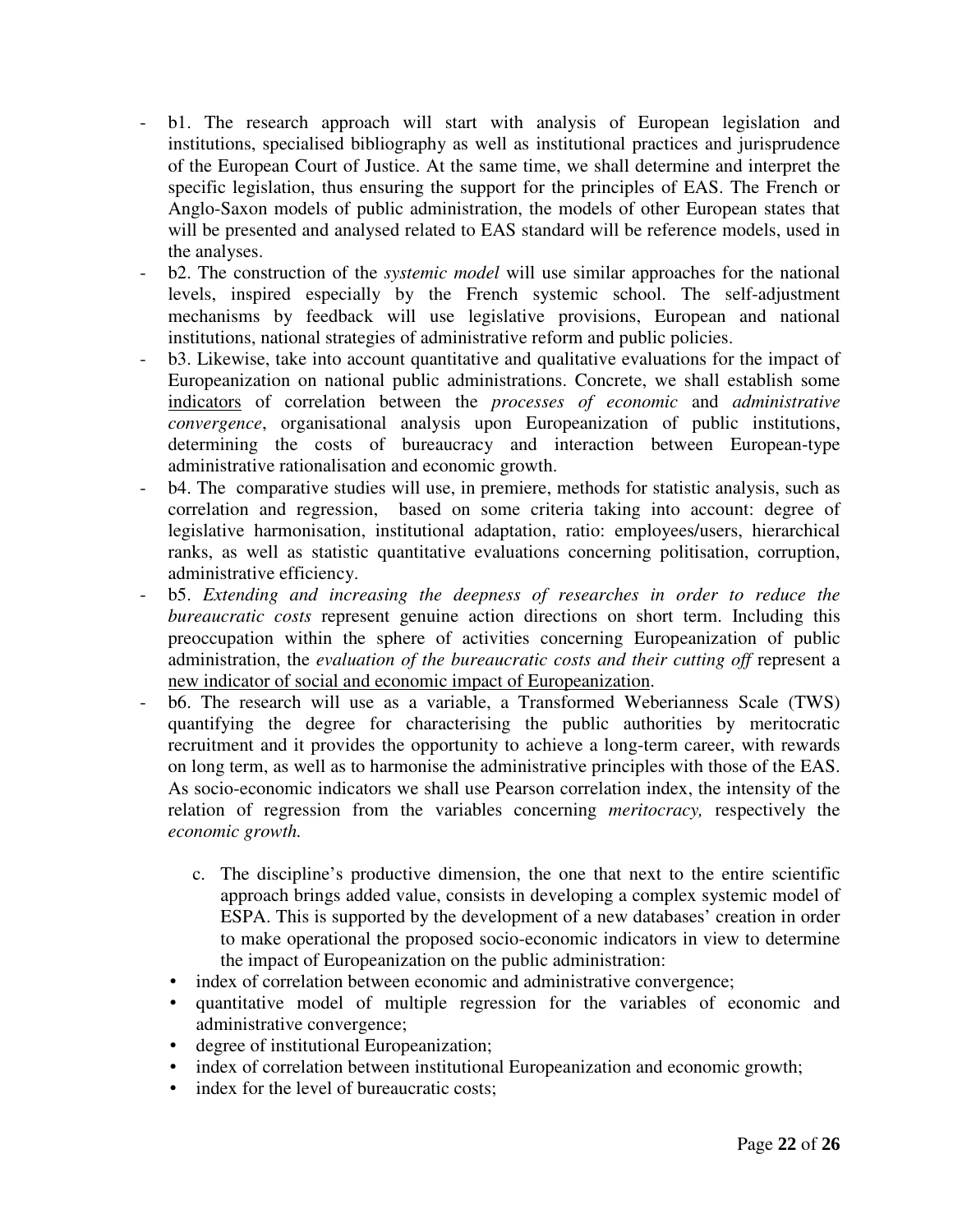• index of correlation between meritocracy and economic growth.

For each indicator or model, the methodologies will comprise relevant case studies and pilot studies.

- 2. Comparative studies on convergence of administration, comparative qualitative analysis of the economic and administrative convergence process and comparative study concerning organisational analysis on Europeanization of public institutions, developed through a multidisciplinary approach will raise new topics to be considered by researchers, doctoral schools, in the field of juridical sciences or that of public management, especially those in the administrative sciences'' field.
- 3. In the view of a prospective curriculum, the research, exploring and development dimensions were a priority for our program, together with the assessment against an appropriate body of knowledge of a multidisciplinary nature.

## Bibliografie

Andersen,S. and Eliassen, K.(eds.), (1993*), Making Policy in Europe. The Europeificationof National Policy-Making,* London, Sage.

Barro, R.J., (1991), "Economic Growth in a Cross-Section of Countries", *Quarterly Journal of Economics*, 106.

Bomberg,E. and Peterson, J. (2000), "Policy Transfer and Europeanization: Passing the Heineken Test?", *Queen's Papers on Europeanization No 2.* 

Bonfiglio, A. (2005), *"Analysing EU Accession Effects in Romania by a Multiregional I – O Model",* Febr. 2005, Universita Politecnica Delle Marche.

Börzel, T.A. (1999), Towards convergence in Europe? Institutional adaptation to Europeanization in Germany and Spain. *Journal of Common Market Studies* 39 (4).

Börzel, T.A (2002), "Member State Responses to Europeanization", *Journal of Common Market Studies* 40/2.

Börzel, T.A. (2003), "Shaping and Taking EU Policies: Member State Responses to Europeanization", *Queen's Papers on Europeanization No. 2.*http://www2.hu-berlin.de/compliance.

Bőrzel, T.A., Risse, Th., (2000), "When Europe Hits Home: Europeanization and Domestic Change". EIoP, vol. 4 (2000), No. 15.

Bradley, J., Modesto, L. & Sosvilla – Rivero, S. (1995), "HERMIN. A macro econometric modelling framework for the EU periphery", *Economic Modelling*, vol. 12, 3/1995.

Buller, J. and Gamble, A. (2002), "Conceptualising Europeanization", *Public Policy and Administration*  17/2.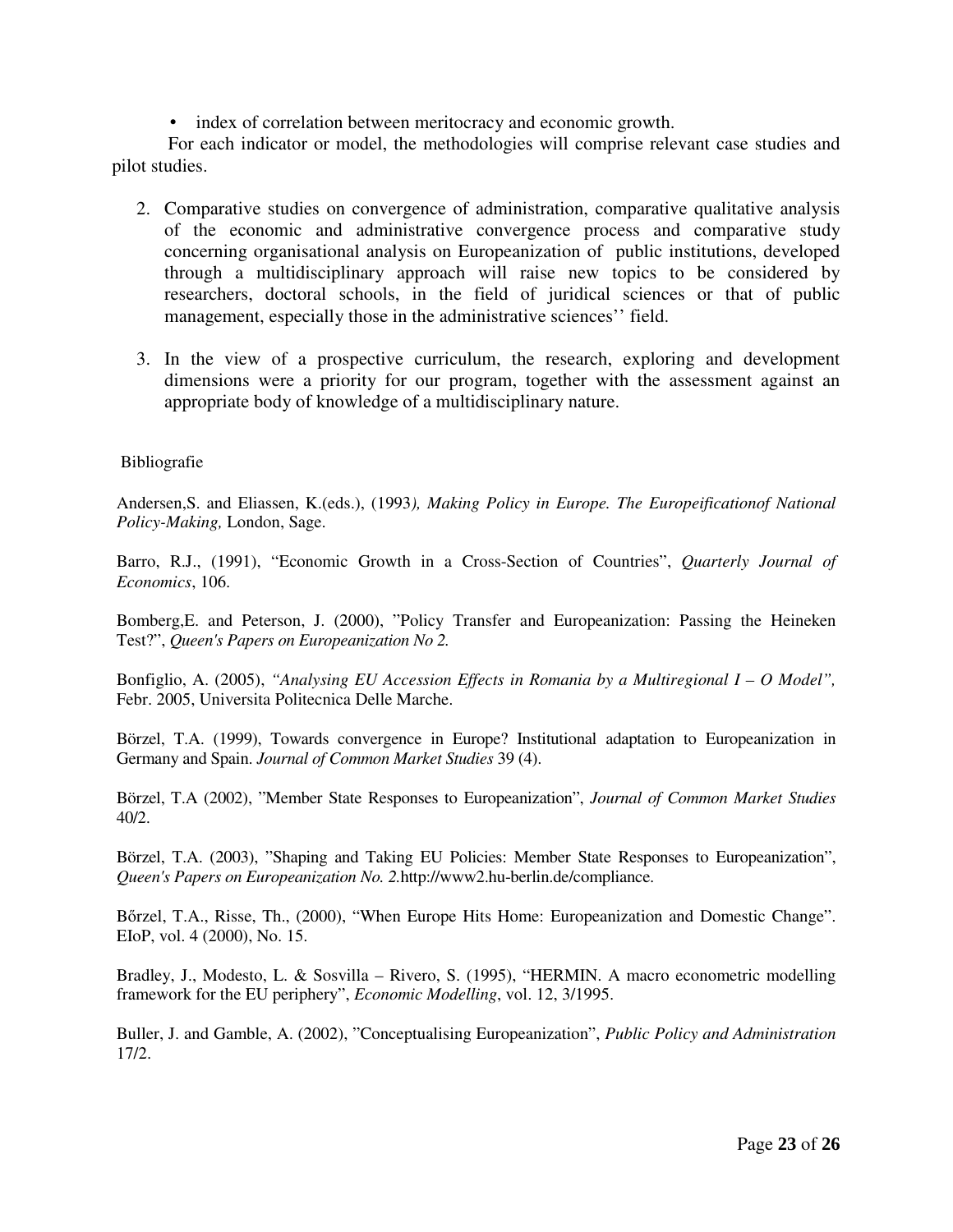Bulmer, S.J. and Burch,M. (2001), "The Europeanization of Central Government: the U.K. and Germany in historical Institutionalist Perspective", in: Schneider, G. and Aspinwall, M. (eds.), *The Rules of Integration: Institutional Approaches to the Study of Europe,* Manchester:Manchester University Press.

Bulmer, S.J. and Radaelli, C.M. (2004),"The Europeanization of National Policy*?"*, *Queen's Papers on Europeanization No.1.*

Cardenoso, F.E. & Oosterhaven, J. (2010), "Hybrid Interregional Input-Output Construction Methods. Phase one: Estimation of RPCs", April 2010.

Cowles, M., Green, J. A. Caporaso, and T. Risse, (eds.) (2001), *Europeanization and Domestic Change,*  Ithaca and London: Cornell University Press.

Dyson K. (2000), "Europeanization, Whitehall culture and the Treasury as institutional veto player: A constructivist approach to economic and monetary Union", *Public Administration* 78 (4).

Dyson K. (2002),"Introduction:: EMU as Integration, Europeanization and Convergence", in Dyson, K. (ed.), *European States and the Euro*, Oxford: Oxford University Press.

Evans, P, J.R. Rauch (1999), "Bureaucracy and Growth: A cross-national analysis of the effects of the "weberian" state structures on economic growth", *American Sociological Review,* 64 (5).

Featherstone, K. (2003), "Introduction: In the name of Europe", in: Featherstone, K. and Radaelli, C.M. (eds.) *The Politics of Europeanization*, London, Oxford University Press.

Featherstone, K. And Kazamias, G. (eds.) (2001), *Europeanization and the Southern Periphery*, London: Frank Cass.

George, S. (2001), *The Europeanization of UK Politics and Policy-Making: The Effects of European Integration on the UK*. UACES/ESRC Workshop Sheffield University.

Goetz, K.H. and Hix, S. (eds.), (2000), *Europeanised politics? European Integration and National Political System,* London: Frank Cass.

Graziano, P. and Vink, M.P. (eds.) (2008), *Europeanization. New research Agendas*, Palgrave Macmillan,U.K.

Heritier, A., Knill, Ch. and Mingers, S.(1996), *Ringing the Changes in Europe.Regulatory Competition and the Transformation of the State*, Berlin, de Gruyter.

Howell, K.E. (2004), "Developing Conceptualisations of Europeanization: Synthesising Methodological Approaches*", Queen's Papers on Europeanization No 3.* 

Johnson, Ch. (1982), *"MITI and the Japanese Miracle: The Growth of Industrial Policy, 1925-1975"*, Stanford CA: Stanford University Press.

Kalestrup,M.(2006), " Explaining EU Impacts at the Domestic Level", in: Holzhacker, R. and Haverland, M. (2006), *European Research Reloaded: Cooperation and Integration among Europeanized States*, Springer.

Kassim, H. (2002),*"The European Administration: Between Europeanization and Domestications*" in Hayward, J., Menon, A.,(ed.), "*Governing Europe*", Oxford University Press, 2003, Oxford, U.K.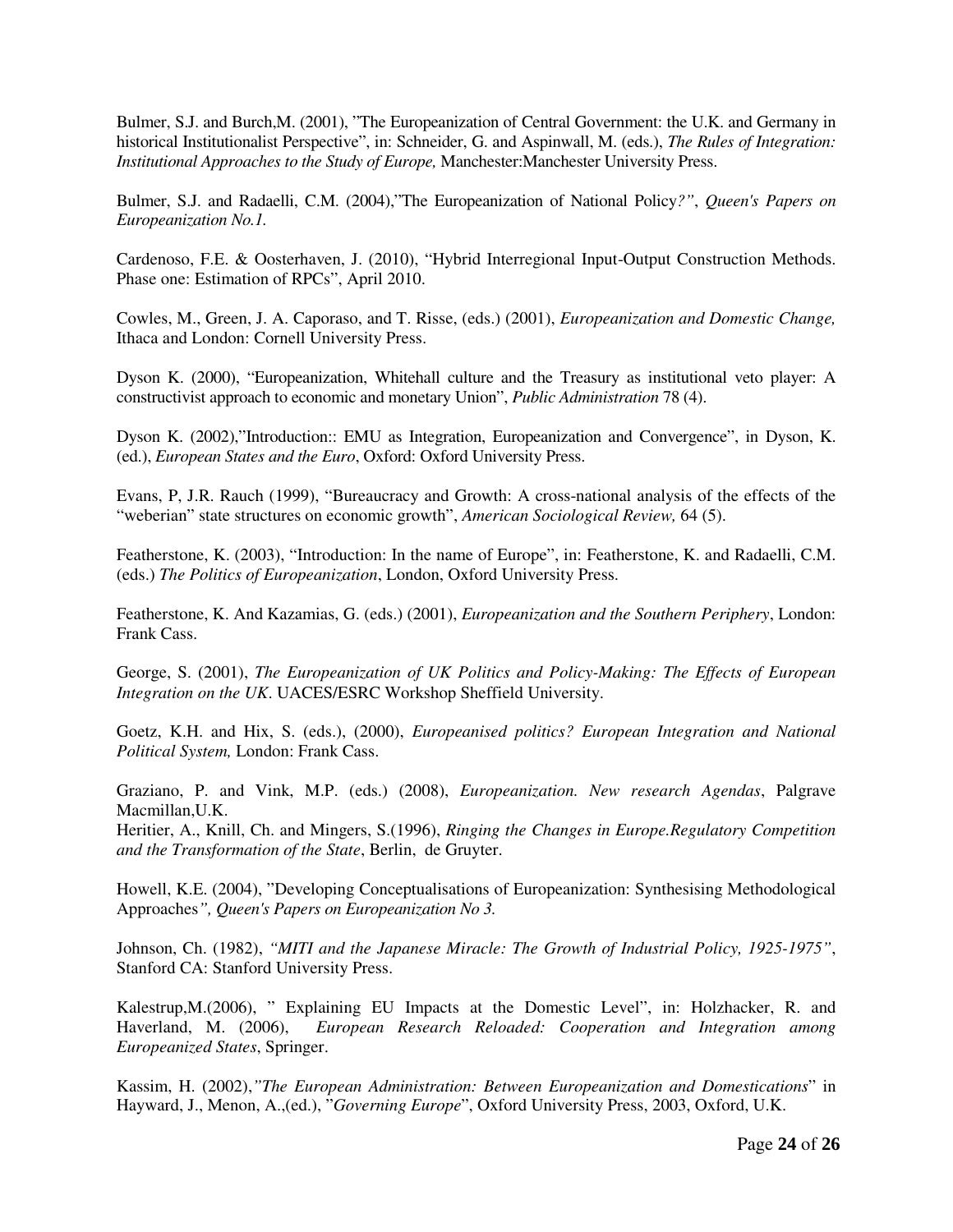Knill,C. (2001), *The Europeanization of National Administration*, Cambridge University Press.

Knill, C., and Lehmkuhl, D., (1999), "How Europe Matters: Different Mechanisms of Europeanization", *European Integration online Papers, vol. 3, No. 7.* 

Ladrech, R. (2001), *"*Europeanization and political parties: Towards a framework for analysis", *Queen's Papers on Europeanization No. 2*. http://www.qub.ac.uk/ies/onlinepapers/poe2-01.pdf.

Ladrech, R. (1994), Europeanization of domestic politics and institutions: The case of France. *Journal of Common Market Studies* 32 (1).

Lawton, T. (1999), "Governing the Skies: Conditions for the Europeanization of Airline Policy", *Journal of Public Policy 19(1).* 

Mankiw, N.G., P. Romer, D. Weil (1992), "A contribution to the Empirics of Economic Growth*", Quarterly Journal of Economics*, 100.

Marks, G., Hooghe, L., and Blank, K. (1996), European Integration from the 1980s: State – centricv. Multi-level Governance, *Journal of Common Market Studies* 34 (3).

Matei, A. (2004), "Evolu□ia administra□iei europene. Concepte □i abordări fundamentale", *Revista română de drept comunitar*, No.3, Bucure□ti.

Matei, A. (2007), "Empirical Approaches about the Input-Output Model for the Local Economic Development", *International Journal of Public Administration in Central and Eastern Europe*, No. 1, Budapest.

Matei, A., Matei, L., S., Săvulescu, C. (2010), *Local development. Theoretical and Empirical Models*, LAP LAMBERT Academic Publishing.

Matei, A. and Matei, L. (2010),"European Administration. Normative Fundaments and Systemic Models". http://ssrn.com/abstract=1651782.

McNicoll, I.H., Baird, R.G. (1980), "Empirical Application of Regional Input-Output Analysis: A Case Study of Shetland", in *The Journal of the Operational Research Society*, vol. 31, nr. 11. Moutinho, L.(ed.) and Huarnh, K.H.(assoc.ed.) (2008), *Advances in doctoral research in Management*, World Scientific Publishing, Singapore.

Olsen, J.P. (2002), *"The Many Faces of Europeanization*", ARENA working paper, No. 2, <http://www.sv.uio.no/arena/publications/wp02\_2.htm>.

Olsen, J.P. (2002a), "The Many Faces of Europeanization", *Journal of Common Market Studies* 40/5. Page, E. (1997), *People Who Run Europe,* Oxford, Oxford University Press.

Peters, B.G. (1997), *"The future of governing: four emerging models*", Lawrence, Kansas, University Press of Kansas.

Pinder, J. (1968), "Positive integration and negative integration: some problems of economic union in the EEC", *The World Today* 24/3.